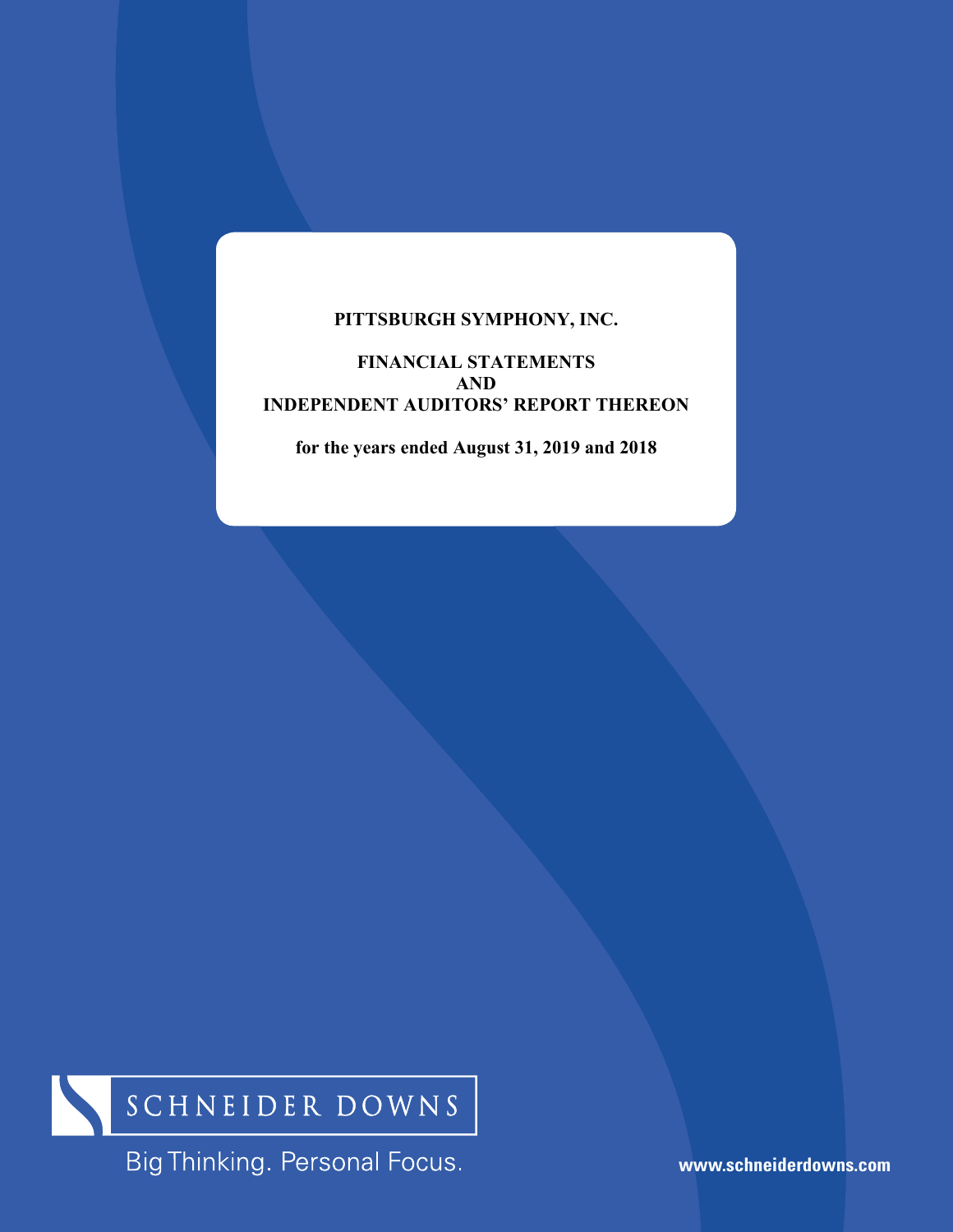# C O N T E N T S

|                                                                                     | PAGE |
|-------------------------------------------------------------------------------------|------|
| <b>INDEPENDENT AUDITORS' REPORT</b>                                                 |      |
| FINANCIAL STATEMENTS:                                                               |      |
| Statements of Financial Position as of August 31, 2019 and 2018                     | 3    |
| Statements for the years ended August 31, 2019 and 2018:                            |      |
| Activities and Changes in Net Assets                                                |      |
| Functional Expenses (with comparative totals for the<br>year ended August 31, 2018) | 6    |
| <b>Cash Flows</b>                                                                   | 7    |
| Notes to Financial Statements                                                       | 8    |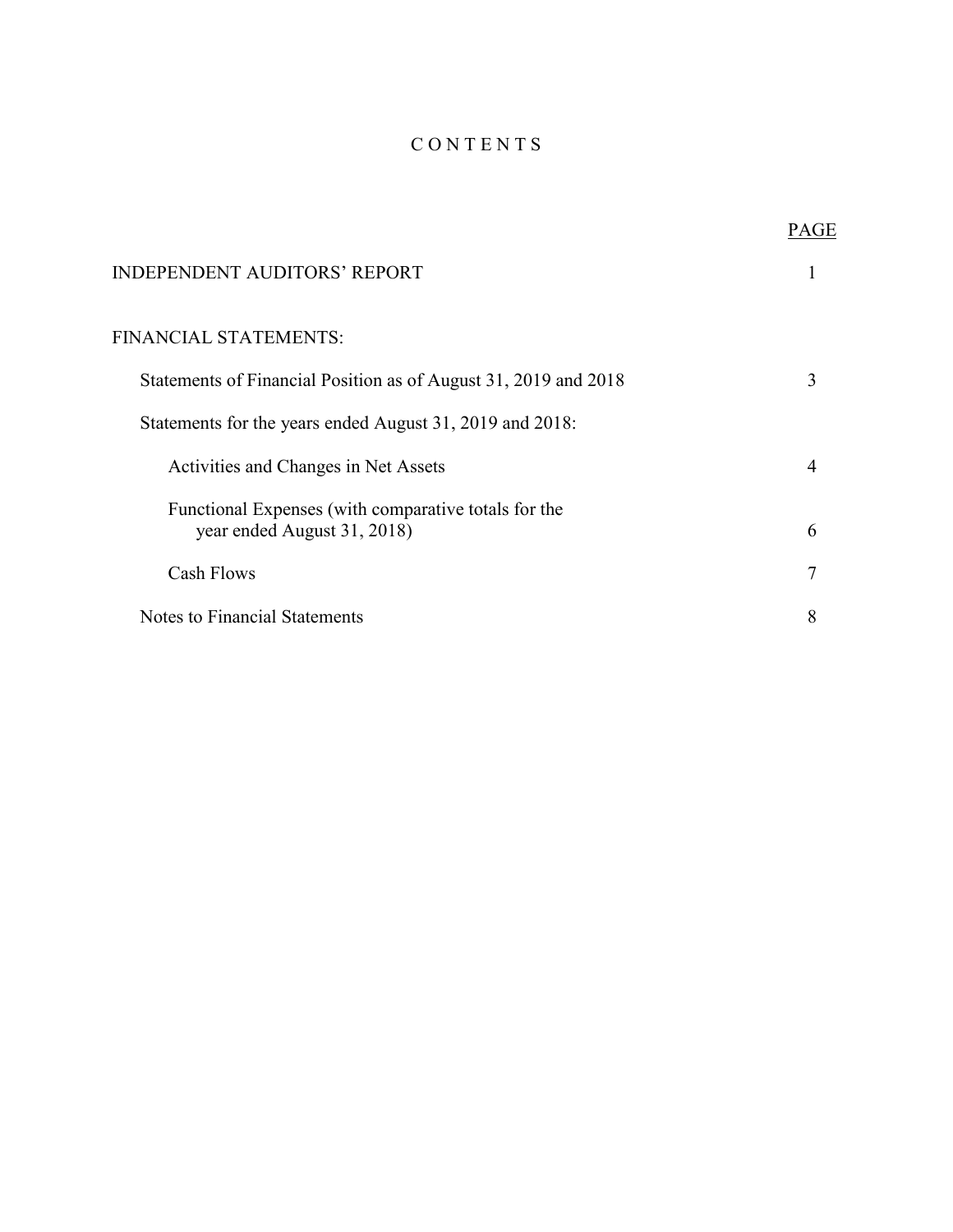

### INDEPENDENT AUDITORS' REPORT

To the Board of Directors of Pittsburgh Symphony, Inc. Pittsburgh, Pennsylvania

We have audited the accompanying financial statements of Pittsburgh Symphony, Inc. (PSI or Organization), which comprise the statements of financial position as of August 31, 2019 and 2018, and the related statements of activities and changes in net assets and cash flows for the years then ended and the statement of functional expenses for the year ended August 31, 2019 (with comparative totals for the year ended August 31, 2018) and the related notes to the financial statements.

#### *Management's Responsibility for the Financial Statements*

Management is responsible for the preparation and fair presentation of these financial statements in accordance with accounting principles generally accepted in the United States of America; this includes the design, implementation and maintenance of internal control relevant to the preparation and fair presentation of financial statements that are free from material misstatement, whether due to fraud or error.

#### *Auditors' Responsibility*

Our responsibility is to express an opinion on these financial statements based on our audits. We conducted our audits in accordance with auditing standards generally accepted in the United States of America. Those standards require that we plan and perform the audits to obtain reasonable assurance about whether the financial statements are free from material misstatement.

An audit involves performing procedures to obtain audit evidence about the amounts and disclosures in the financial statements. The procedures selected depend on the auditors' judgment, including the assessment of the risks of material misstatement of the financial statements, whether due to fraud or error. In making those risk assessments, the auditor considers internal control relevant to the entity's preparation and fair presentation of the financial statements in order to design audit procedures that are appropriate in the circumstances, but not for the purpose of expressing an opinion on the effectiveness of the entity's internal control. Accordingly, we express no such opinion. An audit also includes evaluating the appropriateness of accounting policies used and the reasonableness of significant accounting estimates made by management, as well as evaluating the overall presentation of the financial statements.

We believe that the audit evidence we have obtained is sufficient and appropriate to provide a basis for our audit opinion.

#### *Opinion*

In our opinion, the financial statements referred to above present fairly, in all material respects, the financial position of Pittsburgh Symphony, Inc. as of August 31, 2019 and 2018, and the changes in its net assets and its cash flows for the years then ended in accordance with accounting principles generally accepted in the United States of America.



One PPG Place, Suite 1700 Pittsburgh, PA 15222 **TEL** 412.261.3644

65 E. State Street, Suite 2000 Columbus, OH 43215 **TEL** 614.621.4060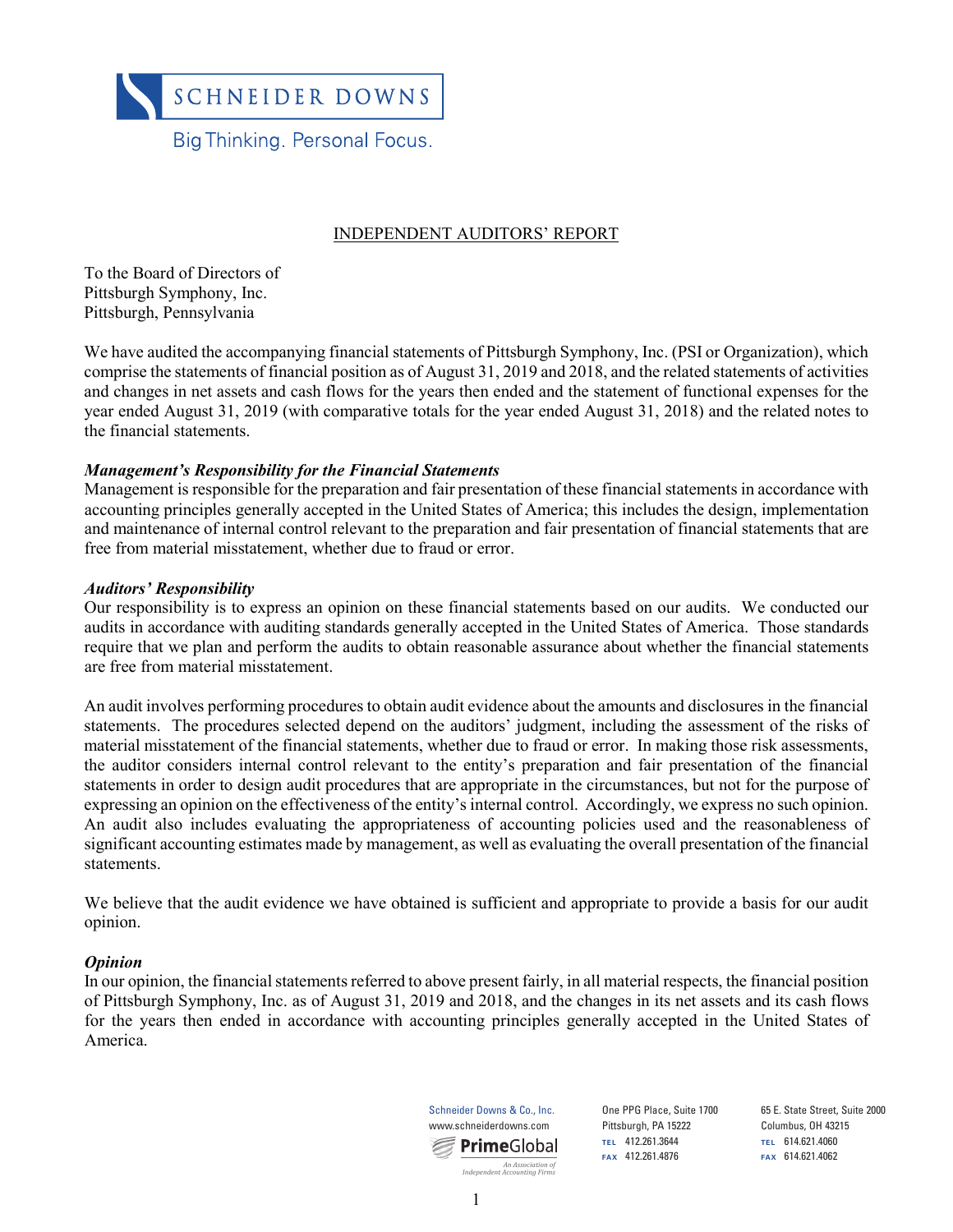#### *Emphasis of Matters*

As discussed in Note 2 to the financial statements, in the year ended August 31, 2019, the Organization has adopted Accounting Standards Update (ASU) No. 2016-14, Not-for-Profit Entities (Topic 958): Presentation of Financial Statements of Not-for-Profit Entities. Our opinion is not modified with respect to this matter.

As discussed in Note 16 to the financial statements, PSI has adopted a strategic plan to address the liquidity and financial condition of the Organization. The liquidity and financial condition have declined as a result of downwardtrending ticket sales and a significant pension liability. Management's plans regarding these matters are also described in Note 16.

### *Report on Summarized Comparative Information*

We have previously audited the Organization's 2018 financial statements, and we expressed an unmodified audit opinion on those audited financial statements in our report dated June 19, 2019. In our opinion, the summarized comparative information presented herein for the year ended August 31, 2018 is consistent, in all material respects, with the audited financial statements from which it has been derived.

Schneider Downs & Co., Inc.

Pittsburgh, Pennsylvania June 15, 2020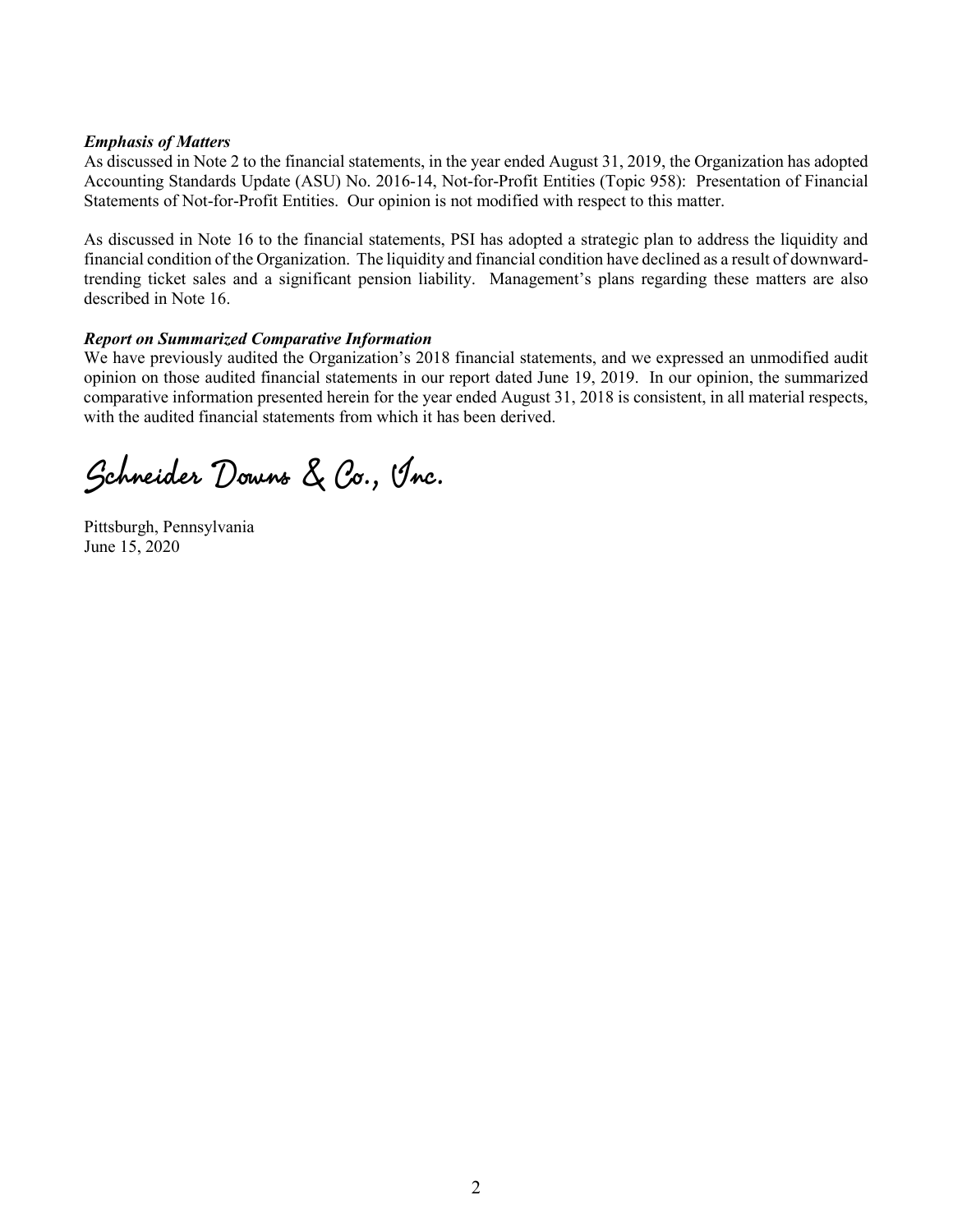# **PITTSBURGH SYMPHONY, INC. STATEMENT OF FINANCIAL POSITION AS OF AUGUST 31, 2019 and 2019 (in thousands)**

|                                                           |                           | 2019      |                           | 2018     |
|-----------------------------------------------------------|---------------------------|-----------|---------------------------|----------|
| <b>ASSETS:</b>                                            |                           |           |                           |          |
| Cash and cash equivalents                                 | \$                        | 283       | $\mathcal{S}$             | 420      |
| Accounts and interest receivable, net                     |                           | 100       |                           | 46       |
| Capital pledges, grants and contributions receivable, net |                           | 18,713    |                           | 16,640   |
| Notes receivable                                          |                           | 118       |                           | 75       |
| Deferred expense and other assets                         |                           | 734       |                           | 575      |
| Property and equipment, net (Note 9)                      |                           | 13,621    |                           | 14,856   |
| Assets held in trust by others (Note 6 and 7)             |                           | 3,834     |                           | 3,975    |
| Investments, at market (Note 6)                           |                           | 127,376   |                           | 133,909  |
| <b>TOTAL ASSETS</b>                                       | $\boldsymbol{\mathsf{S}}$ | 164,779   | $\boldsymbol{\mathsf{S}}$ | 170,496  |
| <b>LIABILITIES AND NET ASSETS:</b>                        |                           |           |                           |          |
| Accounts payable                                          | \$                        | 395       | \$                        | 200      |
| Line of credit (Note 13)                                  |                           | 7,387     |                           | 6,524    |
| Notes payable (Note 13)                                   |                           | 4,663     |                           | 5,313    |
| Accrued expenses                                          |                           | 346       |                           | 328      |
| Advance ticket sales and other                            |                           | 4,735     |                           | 5,336    |
| Pension benefit liability (Note 10)                       |                           | 26,517    |                           | 17,061   |
| <b>TOTAL LIABILITIES</b>                                  |                           | 44,043    |                           | 34,762   |
| <b>NET DEFICIT WITHOUT DONOR RESTRICTIONS</b>             |                           | (29, 503) |                           | (17,920) |
| NET ASSETS WITH DONOR RESTRICTIONS (Note 8)               |                           | 150,239   |                           | 153,654  |
| <b>TOTAL NET ASSETS</b>                                   |                           | 120,736   |                           | 135,734  |
| <b>TOTAL LIABILITIES AND NET ASSETS</b>                   | $\mathcal{S}$             | 164,779   | $\boldsymbol{\mathsf{S}}$ | 170,496  |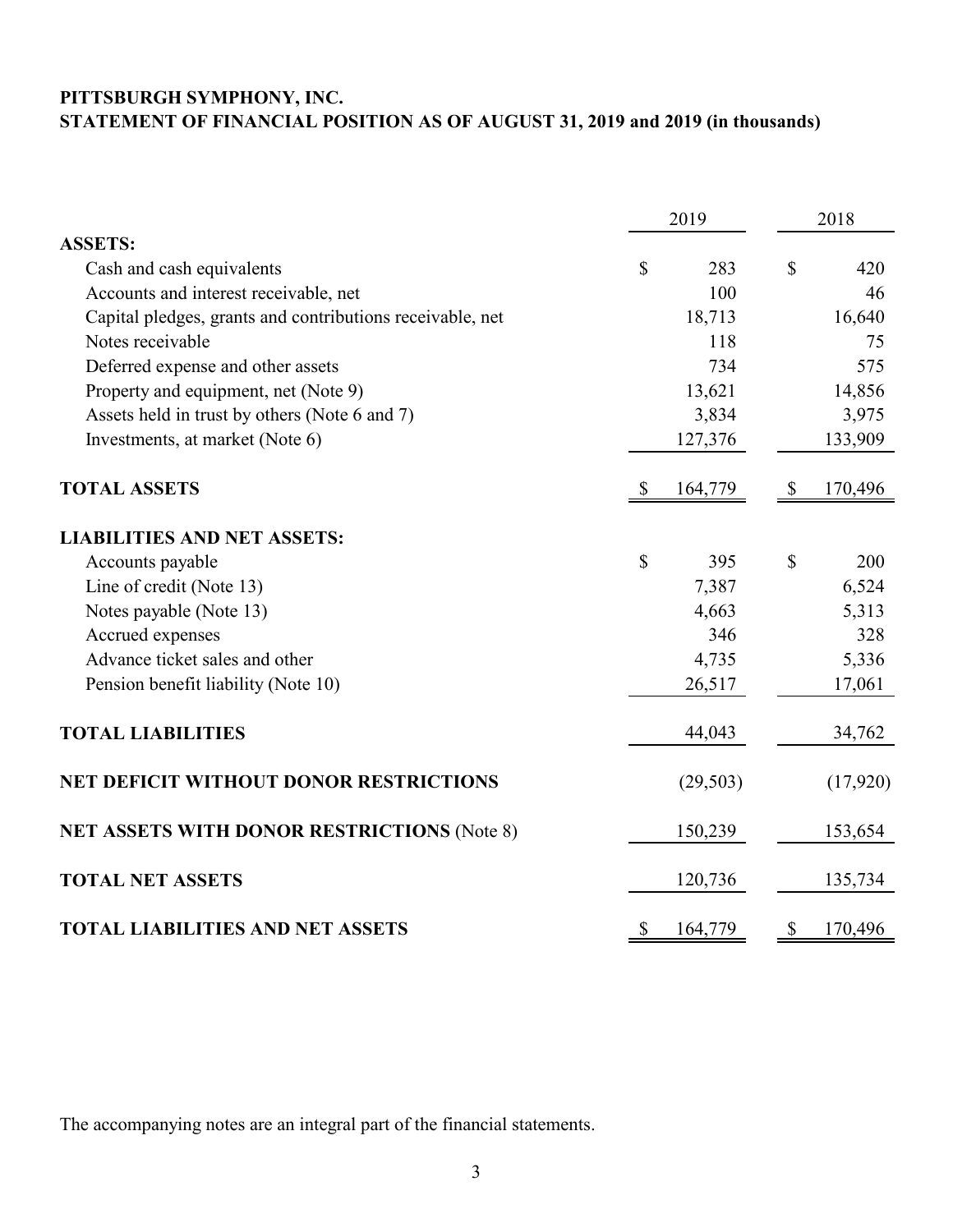#### **PITTSBURGH SYMPHONY, INC. STATEMENT OF ACTIVITIES AND CHANGES IN NET ASSETS FOR THE YEAR ENDED AUGUST 31, 2019 (in thousands)**

|                                                | <b>Without Donor</b> | <b>With Donor</b>   |               |
|------------------------------------------------|----------------------|---------------------|---------------|
|                                                | <b>Restrictions</b>  | <b>Restrictions</b> | <b>Total</b>  |
| <b>OPERATING REVENUES</b>                      |                      |                     |               |
| Orchestra performances                         | \$<br>7,114          |                     | \$<br>7,114   |
| Non-orchestra performances                     | 1,195                |                     | 1,195         |
| Government grants                              | 4,047                |                     | 4,047         |
| Program advertising                            | 150                  |                     | 150           |
| Other                                          | 1,693                |                     | 1,693         |
| Total Orchestra and Heinz Hall                 | 14,199               |                     | 14,199        |
| <b>INVESTMENT ACTIVITIES REVENUE</b>           |                      |                     |               |
| Interest and dividends                         |                      | \$<br>1,123         | 1,123         |
| Realized gains                                 |                      | 4,157               | 4,157         |
| <b>Unrealized</b> losses                       |                      | (5,081)             | (5,081)       |
| Endowment draw                                 | 7,689                | (7,689)             |               |
| <b>Total Investment Activities</b>             | 7,689                | (7, 490)            | 199           |
| <b>OPERATING EXPENSES</b>                      |                      |                     |               |
| Orchestra                                      | 17,390               |                     | 17,390        |
| Production and Heinz Hall                      | 9,361                |                     | 9,361         |
| General and administrative                     | 6,826                | 10                  | 6,836         |
| <b>Total Operating Expenses</b>                | 33,577               | 10                  | 33,587        |
| Deficit before contributions                   | (11,689)             | (7,500)             | (19, 189)     |
| <b>CONTRIBUTIONS</b>                           |                      |                     |               |
| Annual fund                                    | 6,109                | 1,954               | 8,063         |
| Other operating gifts and capital projects     | 582                  | 3,004               | 3,586         |
| Endowment                                      |                      | 2,919               | 2,919         |
| Strategic initiatives                          | 2,058                |                     | 2,058         |
| Fundraising expense - operating                | (2,527)              |                     | (2,527)       |
| Fundraising expense - endowment                | (42)                 |                     | (42)          |
| Total Net Contributions                        | 6,180                | 7,877               | 14,057        |
| NET ASSETS RELEASED FROM                       |                      |                     |               |
| <b>RESTRICTIONS</b>                            | 3,792                | (3,792)             |               |
| Change in net assets before pension adjustment | (1,717)              | (3, 415)            | (5, 132)      |
| Other changes in pension plan obligations      | (9,866)              |                     | (9,866)       |
| <b>CHANGE IN NET ASSETS</b>                    | (11, 583)            | (3, 415)            | (14,998)      |
| <b>BEGINNING NET (DEFICIT) ASSETS</b>          | (17,920)             | 153,654             | 135,734       |
| <b>ENDING NET (DEFICIT) ASSETS</b>             | (29, 503)            | 150,239<br>\$       | 120,736<br>\$ |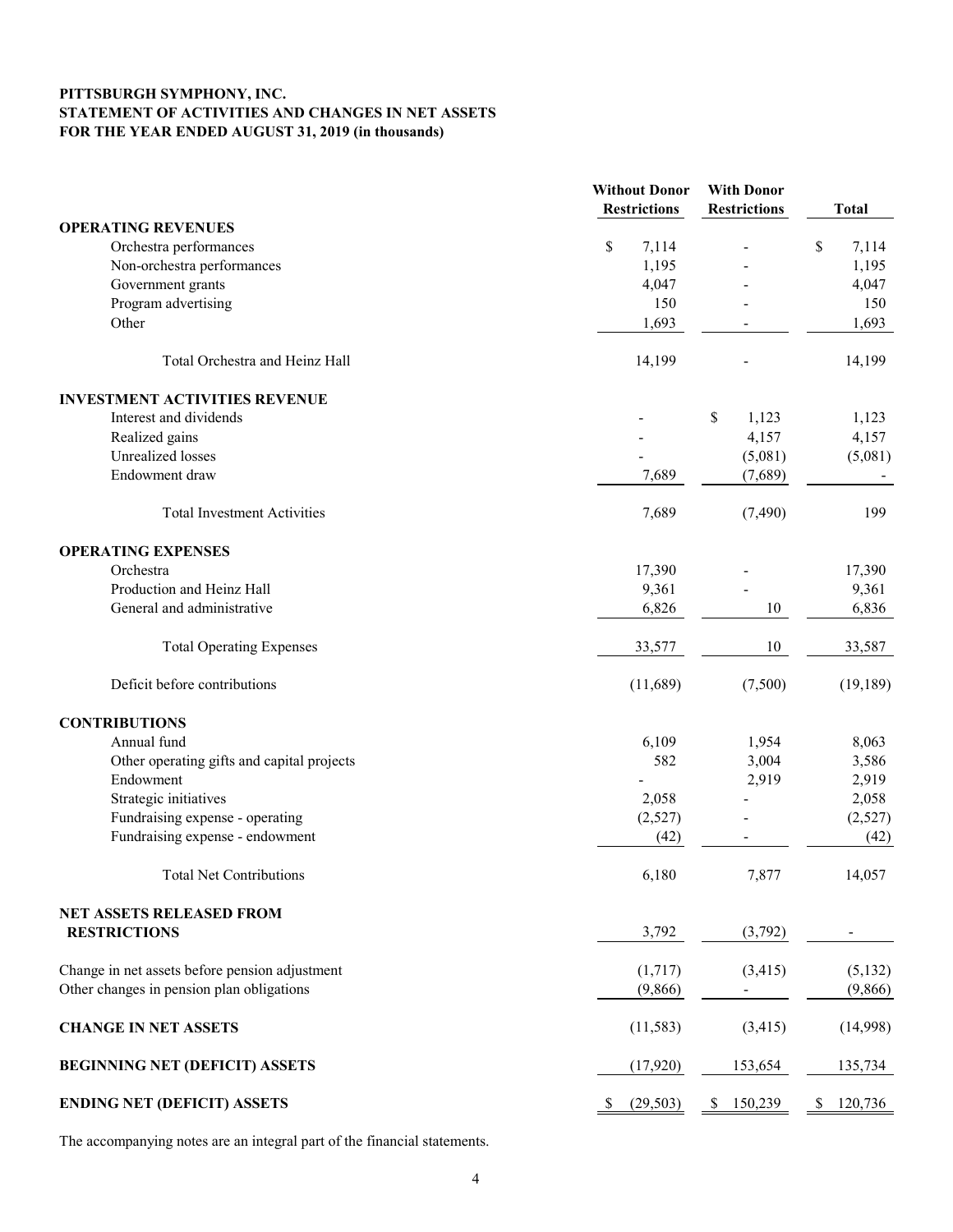#### **PITTSBURGH SYMPHONY, INC. STATEMENT OF ACTIVITIES AND CHANGES IN NET ASSETS FOR THE YEAR ENDED AUGUST 31, 2018 (in thousands)**

|                                                | <b>Without Donor</b> | <b>With Donor</b>      |                |
|------------------------------------------------|----------------------|------------------------|----------------|
|                                                | <b>Restrictions</b>  | <b>Restrictions</b>    | <b>Total</b>   |
| <b>OPERATING REVENUES</b>                      |                      |                        |                |
| Orchestra performances                         | \$<br>7,400          | $\blacksquare$         | \$<br>7,400    |
| Non-orchestra performances                     | 2,018                |                        | 2,018          |
| Government grants                              | 2,982                |                        | 2,982          |
| Program advertising                            | 155                  |                        | 155            |
| Other                                          | 1,721                |                        | 1,721          |
|                                                |                      |                        |                |
| Total Orchestra and Heinz Hall                 | 14,276               |                        | 14,276         |
| <b>INVESTMENT ACTIVITIES REVENUE</b>           |                      |                        |                |
| Interest and dividends                         |                      | $\mathcal{S}$<br>1,398 | 1,398          |
| Realized gains                                 |                      | 13,050                 | 13,050         |
| <b>Unrealized</b> losses                       |                      | (1,920)                | (1,920)        |
| Endowment draw                                 | 7,709                | (7,709)                | $\blacksquare$ |
| <b>Total Investment Activities</b>             | 7,709                | 4,819                  | 12,528         |
| <b>OPERATING EXPENSES</b>                      |                      |                        |                |
| Orchestra                                      | 17,300               |                        | 17,300         |
| Production and Heinz Hall                      | 11,706               |                        | 11,706         |
| General and administrative                     | 5,523                | 28                     | 5,551          |
| <b>Total Operating Expenses</b>                | 34,529               | 28                     | 34,557         |
| (Deficit) Surplus before contributions         | (12, 544)            | 4,791                  | (7, 753)       |
| <b>CONTRIBUTIONS</b>                           |                      |                        |                |
| Annual fund                                    | 7,795                | 4,334                  | 12,129         |
| Other operating gifts and capital projects     | 51                   | 12                     | 63             |
| Endowment                                      |                      | 1,296                  | 1,296          |
| Strategic initiatives                          | 2,382                | 1,650                  | 4,032          |
| Fundraising expense - operating                | (2,261)              |                        | (2,261)        |
| Fundraising expense - endowment                | (30)                 |                        | (30)           |
| <b>Total Net Contributions</b>                 | 7,937                | 7,292                  | 15,229         |
|                                                |                      |                        |                |
| NET ASSETS RELEASED FROM                       |                      |                        |                |
| <b>RESTRICTIONS</b>                            | 2,923                | (2,923)                |                |
| Change in net assets before pension adjustment | (1,684)              | 9,160                  | 7,476          |
| Other changes in pension plan obligations      | 3,817                |                        | 3,817          |
| <b>CHANGE IN NET ASSETS</b>                    | 2,133                | 9,160                  | 11,293         |
| <b>BEGINNING NET (DEFICIT) ASSETS</b>          | (20, 053)            | 144,494                | 124,441        |
| <b>ENDING NET (DEFICIT) ASSETS</b>             | (17,920)<br>\$       | 153,654<br>S.          | \$<br>135,734  |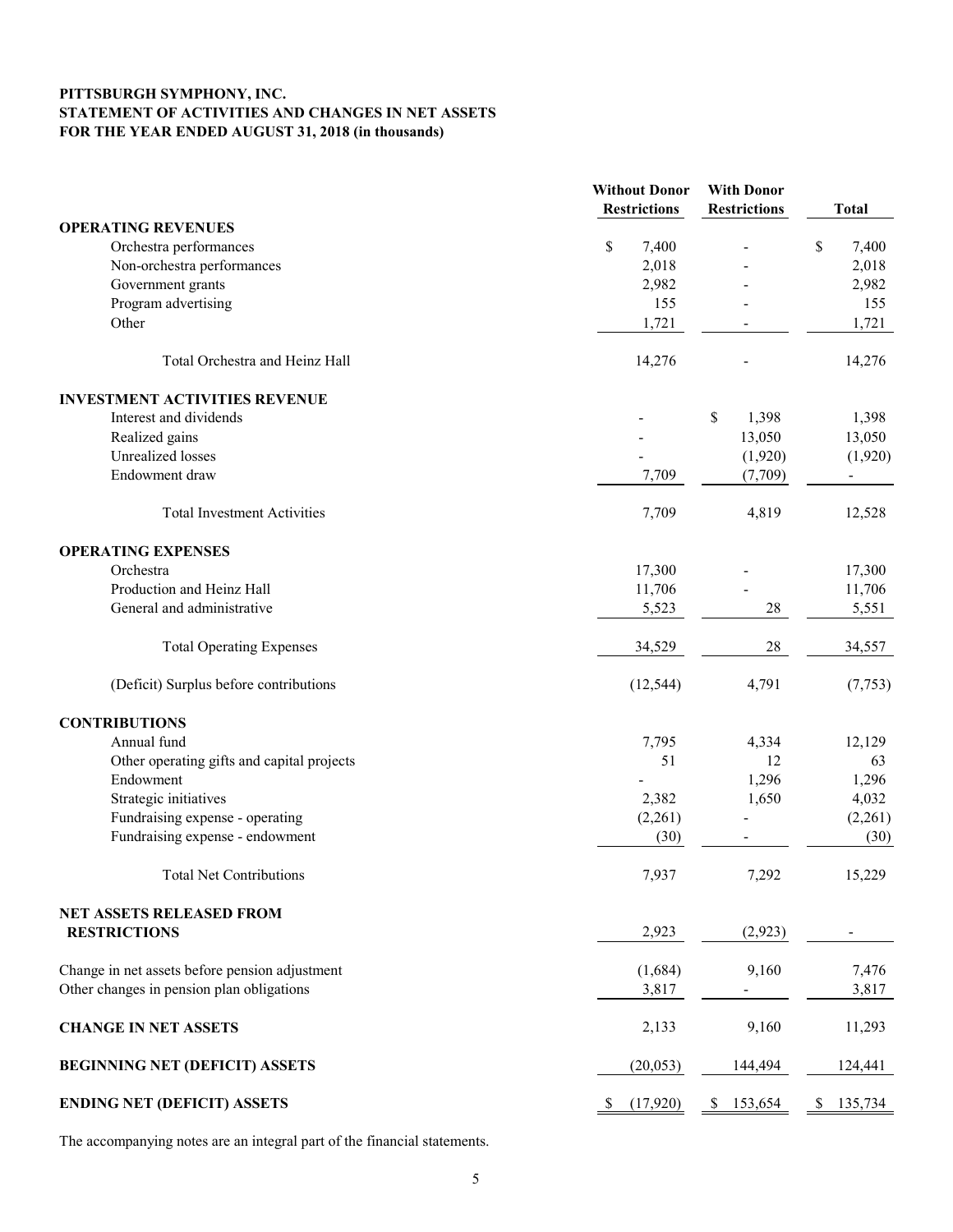|                                          |           |                |                     |                | Management         |                                |                             |                                           |
|------------------------------------------|-----------|----------------|---------------------|----------------|--------------------|--------------------------------|-----------------------------|-------------------------------------------|
|                                          |           |                | Program Services    |                | and                |                                |                             | <b>Total Expenses</b>                     |
|                                          | Orchestra | Production     | Marketing           | Heinz Hall     | General            | Fundraising                    | 2019                        | 2018                                      |
| <b>EXPENSES</b>                          |           |                |                     |                |                    |                                |                             |                                           |
| Personnel and benefits                   | \$17,383  | 964<br>∽       | 1,329<br>∽          | 1,216<br>∽     | 1,961<br>S         | 1,324<br>∽                     | 24,177<br>S                 | 23,864<br>S                               |
| Guest artists                            |           |                |                     |                |                    | 107                            |                             |                                           |
| Production                               |           | 3,129<br>1,403 |                     | $\circ$        |                    | 493                            | 3,236<br>1,902              | 3,520<br>1,736<br>1,311<br>1,101<br>1,101 |
| Touring                                  |           | 238            |                     |                |                    |                                | 238                         |                                           |
| Advertising                              |           |                |                     |                |                    |                                | 1,264                       |                                           |
| Professional fees                        |           | 86             | 1,247<br>552<br>209 |                | 304                | 183                            | 1,125                       |                                           |
| Office expenses, equipment, and IT       |           | $rac{48}{30}$  |                     | $\overline{8}$ | 189                | 173                            |                             |                                           |
| Meetings, travel, and management expense |           |                | 35                  |                | 122                | 58                             |                             | 752<br>262<br>250                         |
| Utilities                                |           |                |                     | 271            |                    |                                | 258<br>271                  |                                           |
| Depreciation                             |           |                |                     | ,359           | 88                 |                                | 1,447                       | 1,422                                     |
| Facilities, repairs, and maintenance     |           |                | $20\,$              | 378            | $\mathbf{I}$       |                                | 406                         | 410                                       |
| Interest and bank fees                   |           |                | 133                 |                | 549                | 27                             | 712                         | 604                                       |
| Insurance                                |           |                |                     | 133            | 32                 |                                | 165                         | 227                                       |
| Other                                    |           |                |                     |                | $\delta$           | 179                            | 255                         | 182                                       |
| Total Expenses                           | \$17,390  | 5,908<br>↮     | 3,525<br>Ø          | 3,453<br>S     | 3,311<br>$\varphi$ | 2,569<br>$\boldsymbol{\Theta}$ | 36,156<br>$\leftrightarrow$ | \$36,848                                  |

**PITTSBURGH SYMPHONY, INC.**

PITTSBURGH SYMPHONY, INC.

**STATEMENT OF FUNCTIONAL EXPENSES FOR THE YEAR ENDED AUGUST 30, 2019** 

STATEMENT OF FUNCTIONAL EXPENSES FOR THE YEAR ENDED AUGUST 30, 2019 **(With Comparative Totals for the Year Ended August 30, 2018)**

(With Comparative Totals for the Year Ended August 30, 2018)

**(In Thousands)**

(In Thousands)

The accompanying notes are an integral part of the financial statements. The accompanying notes are an integral part of the financial statements.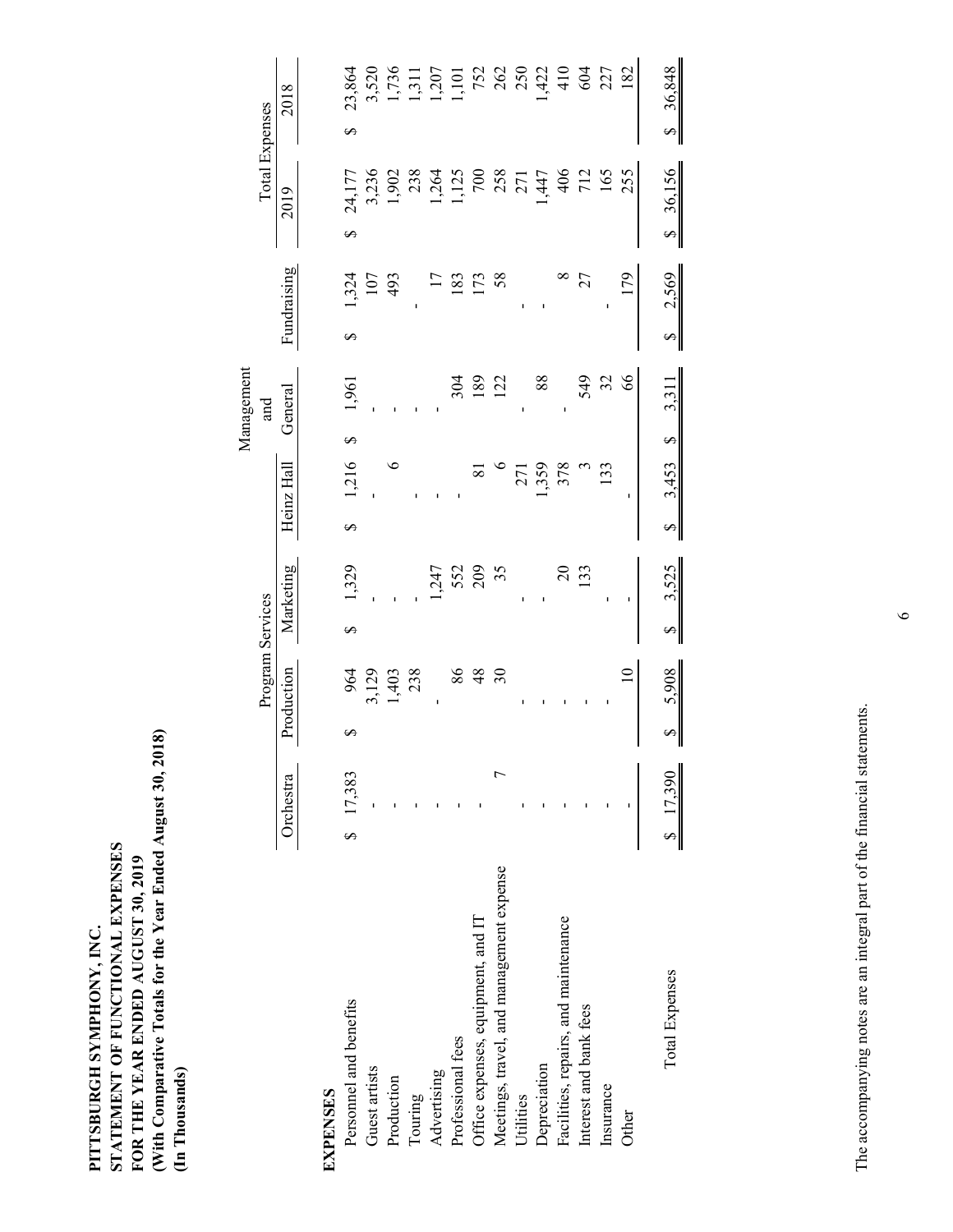# **PITTSBURGH SYMPHONY, INC. STATEMENTS OF CASH FLOWS FOR THE YEARS ENDED AUGUST 31, 2019 and 2018 (in thousands)**

|                                                            |                           | 2019       |    | 2018      |
|------------------------------------------------------------|---------------------------|------------|----|-----------|
| Cash flows from operating activities:                      |                           |            |    |           |
| Change in net assets                                       | $\boldsymbol{\mathsf{S}}$ | (14,998)   | \$ | 11,293    |
| Adjustments to reconcile change in net assets to net       |                           |            |    |           |
| cash used in operating activities:                         |                           |            |    |           |
| Depreciation                                               |                           | 1,447      |    | 1,422     |
| Contributions restricted for long-term investment          |                           | (1,368)    |    | 635       |
| Realized and unrealized loss (gain) on investment activity |                           | 924        |    | (11, 130) |
| Changes in assets and liabilities:                         |                           |            |    |           |
| Receivables                                                |                           | (2,011)    |    | (5,461)   |
| Deferred expense and other assets                          |                           | (159)      |    | 547       |
| Accounts payable and accrued expenses                      |                           | 213        |    | (805)     |
| Advance ticket sales and other                             |                           | (601)      |    | 922       |
| Pension obligation                                         |                           | 9,456      |    | (4,014)   |
| Net cash used in operating activities                      |                           | (7,097)    |    | (6, 591)  |
| Cash flows from investing activities:                      |                           |            |    |           |
| Investment in property and equipment                       |                           | (212)      |    | (390)     |
| Proceeds from sale of investments                          |                           | 33,548     |    | 48,019    |
| Purchase of investments                                    |                           | (27, 798)  |    | (43,366)  |
| Net cash provided by investing activities                  |                           | 5,538      |    | 4,263     |
| Cash flows from financing activities:                      |                           |            |    |           |
| Contributions restricted for endowment                     |                           | 1,209      |    | 2,045     |
| Proceeds from line of credit                               |                           | 2,363      |    | 1,600     |
| Payments on line of credit                                 |                           | (1,500)    |    | (1,237)   |
| Payments on notes payable                                  |                           | (650)      |    | (650)     |
| Net cash provided by financing activities                  |                           | 1,422      |    | 1,758     |
| Net decrease in cash and cash equivalents                  |                           | (137)      |    | (570)     |
| Cash and cash equivalents at beginning of year             |                           | 420        |    | 990       |
| Cash and cash equivalents at end of year                   |                           | 283        | \$ | 420       |
| Supplemental disclosure of cash flow information:          |                           |            |    |           |
| Cash paid for interest                                     | <sup>2</sup>              | <u>539</u> | S, | 427       |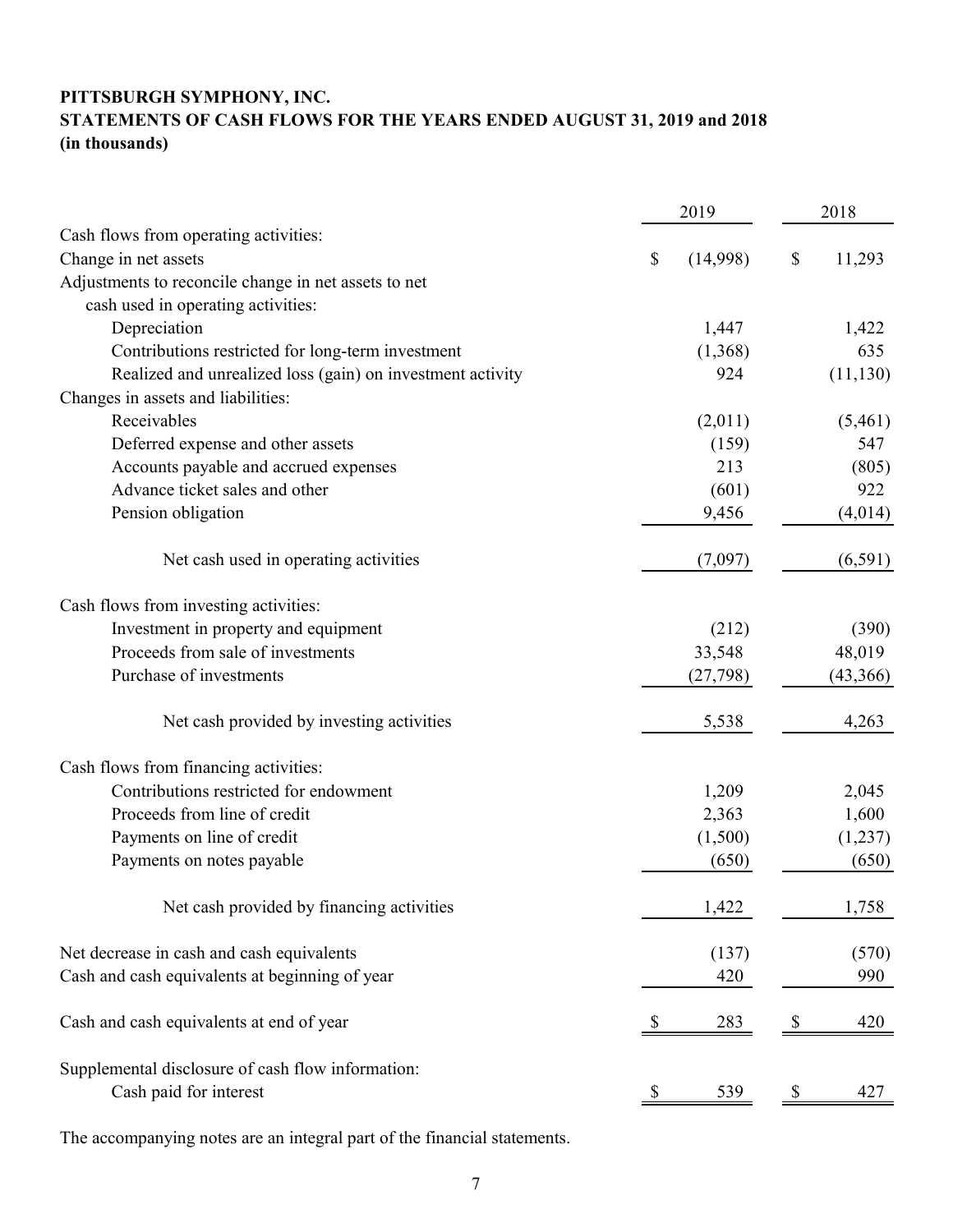### 1. Organization:

Pittsburgh Symphony, Inc. (PSI), a not-for-profit charitable organization, located in Pittsburgh, Pennsylvania, was formed in 1895 and incorporated in 1935 for the purpose of promoting and fostering a knowledge and love of music by establishing and maintaining a symphony orchestra, by studying and performing the works of great composers, and by other means to encourage a greater appreciation of music. PSI provides a wide range of musical performances in southwestern Pennsylvania and occasional domestic and foreign musical tours.

### 2. Summary of Significant Accounting Policies:

### Basis of Presentation:

The accounting and reporting policies of PSI conform to generally accepted accounting principles in the United States of America. The following is a description of significant accounting policies and practices consistently used by PSI:

PSI classifies resources for accounting and reporting purposes into separate net asset classes based on the absence or existence of donor-imposed restrictions. In the accompanying financial statements, net assets that have similar characteristics have been combined into similar categories. A description of the net asset categories is as follows:

Net (Deficit) Assets Without Donor Restrictions: Net assets not subject to donor-imposed restrictions or stipulations as to use or purpose.

Net Assets With Donor Restrictions: Net assets that are subject to donor-imposed restrictions or stipulations. Some donor-imposed restrictions are temporary in nature, such as those that will be met by the passage of time or other events specified by the donor. Other donor-imposed restrictions are perpetual in nature, requiring that the principal is invested in perpetuity and the income is used only to support the PSI's operations.

### Use of Estimates:

The preparation of financial statements in conformity with generally accepted accounting principles requires management to make estimates and assumptions that affect the reported amounts of assets and liabilities and disclosure of contingent assets and liabilities at the date of the financial statements and the reported amounts of changes in net assets during the reporting period. Actual results could differ from those estimates.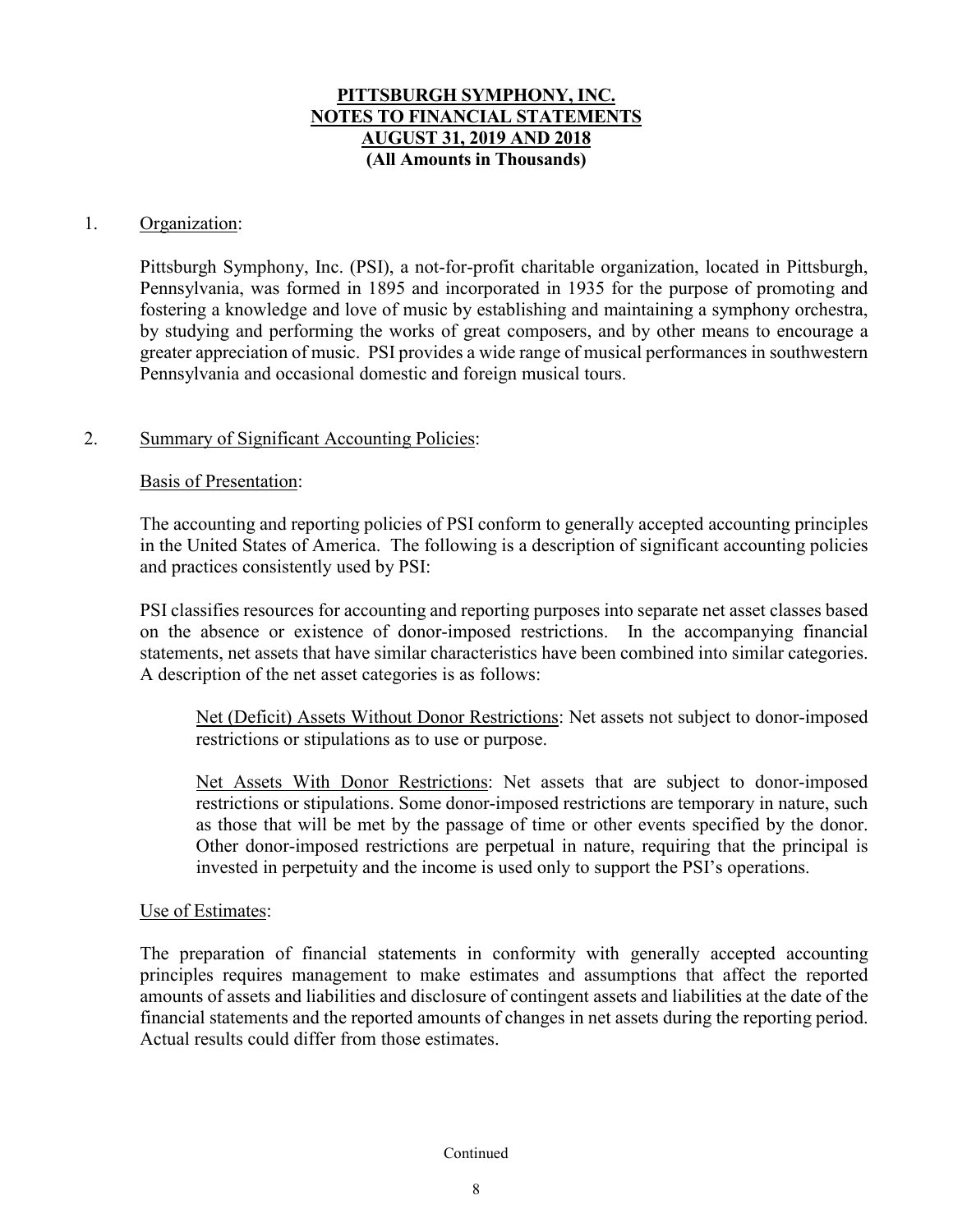### 2. Summary of Significant Accounting Policies, continued:

### Deficit Before Contributions:

The statements of activities and changes in net assets include deficit before contributions as a performance indicator. PSI transactions deemed by management to be ongoing, major or central to PSI's services are reported as operating revenue. Investment income and net appreciation or depreciation in fair value from investments are reported as investment activities revenue.

### Donor-Imposed Restrictions:

All contributions are considered to be available for operational use unless specifically restricted by the donor. Amounts received that are designated for future periods or restricted by the donor for specific purposes are included as changes in net assets with donor restrictions. When a donor restriction expires, that is, when a stipulated time restriction ends or the purpose of the restriction is accomplished, net assets with donor restrictions are reclassified as net assets without donor restrictions and reported in the statements of activities and changes in net assets as net assets released from restrictions. Certain restricted funds were received and expended during the same year. These funds are classified in the statements of activities and changes in net assets without donor restrictions.

#### Capital Pledges, Grants and Contributions Receivable:

Unconditional promises to give cash and other assets to PSI are reported at their estimated fair value at the date the promise is received. Unconditional promises to give that are expected to be collected within one year are recorded at their net realizable value. Unconditional promises to give that are expected to be collected in future years are recorded at the present value of estimated future cash flows. The discounts on those amounts are computed using a risk-free interest rate applicable to the year in which the promise is received. Amortization of the discount is included in contribution revenue. Conditional promises to give are not included as support until such time as the conditions are substantially met. Contributions, such as certain contributions made by governments, that are conditioned upon PSI incurring qualifying costs are recognized as those costs are incurred. Decisions to charge off receivables are based on management's judgment after consideration of facts and circumstances surrounding potential uncollectible accounts. It is reasonably possible that PSI's estimate of the allowance for doubtful accounts will change. The total allowance for doubtful accounts was approximately \$70 and \$72 as of August 31, 2019 and 2018, respectively. PSI's policy is to write off uncollectible pledges. Amounts written off for 2019 and 2018 were \$179 and \$141, respectively.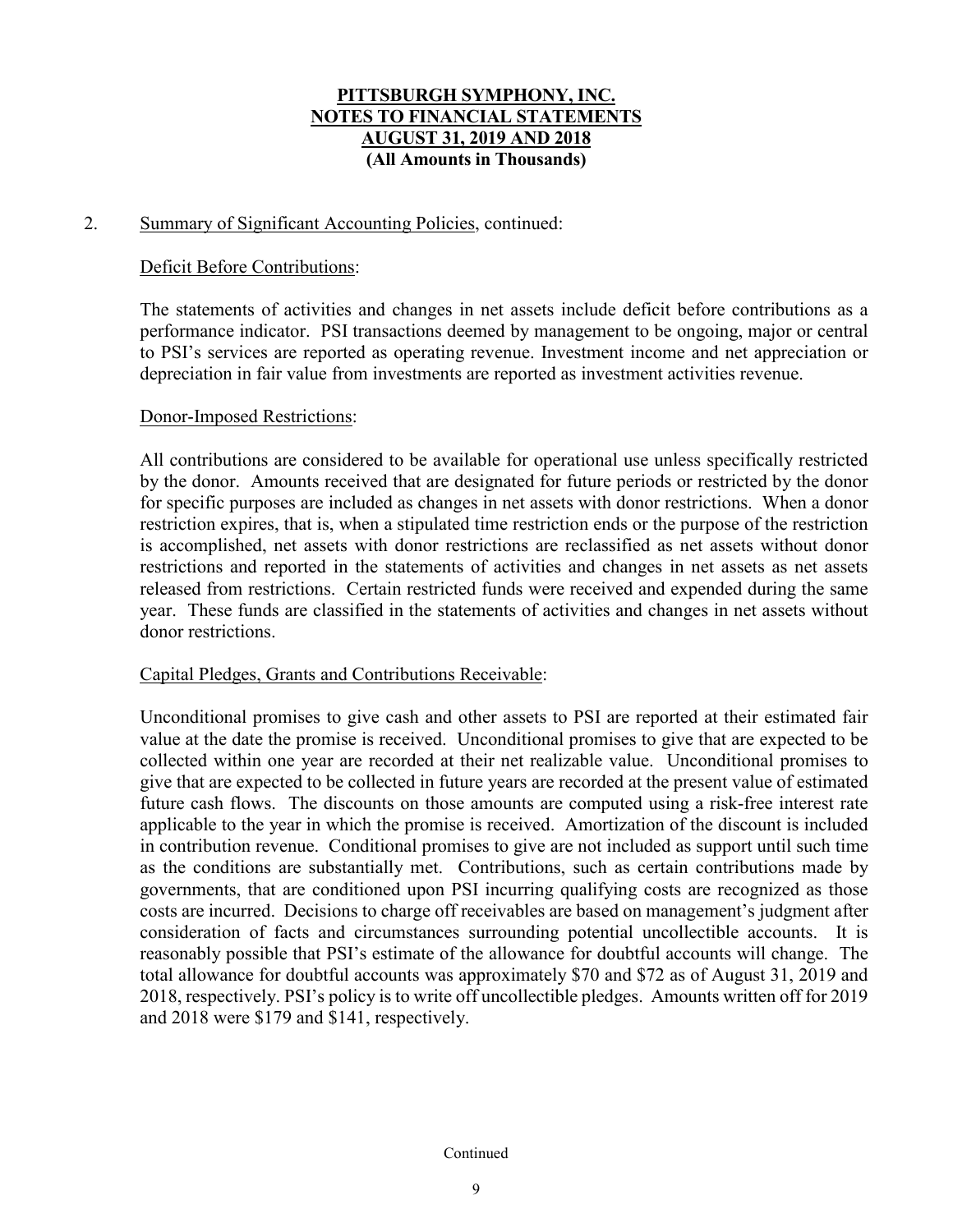### 2. Summary of Significant Accounting Policies, continued:

During a prior year, the PSI received a \$12 million pledge from a director. At the discretion of the Executive Committee of the Board, a portion of up to \$500,000 annually over the 12 years of the pledge can be used for operations. As such, \$6 million of the pledge had been restricted for future periods with the remaining \$6 million restricted in perpetuity. Contributions receivable from this director represented 45% and 60% of total receivables at August 31, 2019 and 2018, respectively.

During a prior year, the PSI received a conditional grant from a foundation of \$4.5 million, part contingent on both fundraising challenges and meeting agreed upon financial benchmarks. PSI recognized \$1.25 million as operating support in each of the years ended August 31, 2019 and 2018, upon meeting fundraising challenges related to attracting new donors and increased donations from existing donors. Another \$2 million is conditional upon meeting agreed-upon financial benchmarks during the years ended August 31, 2020 and 2021, at the rate of \$1 million per year.

### Investments and Investment Activities:

Investments are carried at market value (as determined by quoted market prices), which approximates fair value. Limited partnerships, which may not be readily marketable, are carried at net asset value (NAV) as provided by the investment partnerships. NAV is assessed by PSI to approximate fair value. Accordingly, the change in net unrealized appreciation or depreciation for the year is included in the statements of activities and changes in net assets. Investment income (including realized gains and losses on investments and interest and dividends) is included in net assets without donor restrictions unless the income is restricted by donor or law, as is substantially all income. (See also Note 5.) Investment income is reported net of internal and external investment management expenses.

Investment securities are exposed to various risks caused by changes in interest rates, general market volatility and credit risk. Due to the level of risk associated with certain investment securities, it is possible that changes in risks in the near term could materially affect account balances and the amounts reported in the statements of financial position and activities and changes in net assets.

#### Endowments:

PSI has implemented the provisions of the Financial Accounting Standards Board (FASB) Accounting Standards Codification (Codification) topic Presentation of Financial Statements for Not-for-Profit Entities as it relates to the presentation of endowment funds. A portion of PSI's net assets are donor-restricted endowment funds and are governed by the Commonwealth of Pennsylvania's Act 141 (Act 141), a total return policy that allows a not-for-profit to choose to treat a percentage of the average market value of the endowment's investments as income each year. The disclosure provisions are included in Note 5 - Endowment.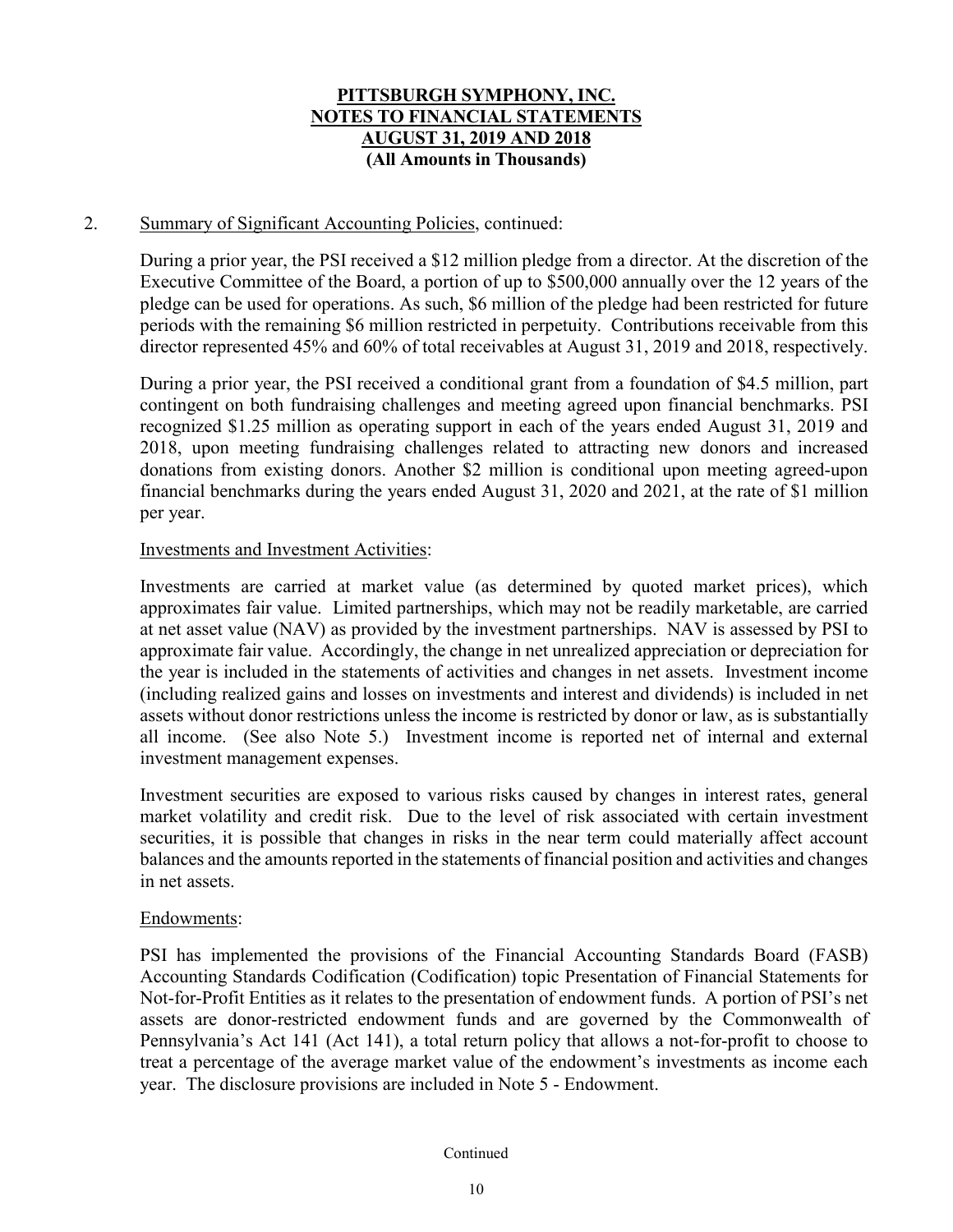### 2. Summary of Significant Accounting Policies, continued:

### Cash and Cash Equivalents:

Cash and cash equivalents include money market funds and investments in highly liquid and marketable debt instruments with an original or expected maturity of three months or less. PSI routinely invests its surplus operating funds in money market mutual funds managed by a local financial institution. The carrying amount reported in the statements of financial position approximates fair value. PSI maintains, at various financial institutions, cash that may exceed federally insured amounts at times.

### Income Recognition:

Amounts received in advance from grants and ticket sales are recognized as revenue in the statements of activities and changes in net assets during the period in which the performances occur. Related deferred costs are matched with such revenue.

### Property and Equipment:

PSI includes gifts of land, buildings and equipment in net assets without donor restrictions unless explicit donor stipulations specify how the donated assets must be used. Donated assets are recorded at fair market value at the date of gift.

Equipment represents furniture, fixtures and musical instruments and is recorded at lower of cost or market. Expenditures for additions and improvements provided from current operations are capitalized in the period incurred.

Depreciation of these assets is computed using the straight-line method over the estimated useful lives of the assets, currently ranging from 5-50 years. Expenditures for maintenance and repairs are expensed as incurred. When assets are disposed of, the cost and related accumulated depreciation are removed from the accounts, and any resulting gain or loss is reflected in operations for the period.

In accordance with the provisions of the Codification topic Property, Plant and Equipment, longlived assets are reviewed for impairment whenever events or changes in circumstances indicate that the carrying amount of an asset might not be recoverable. Recoverability of assets to be held and used is measured by a comparison of the carrying amount of an asset to future undiscounted cash flows expected to be generated by the asset. If such assets are considered to be impaired, the impairment to be recognized is measured by the amount by which the carrying amount of the asset exceeds the fair value, as defined, of the assets. No impairment was recorded for fiscal years ended August 31, 2019 and 2018.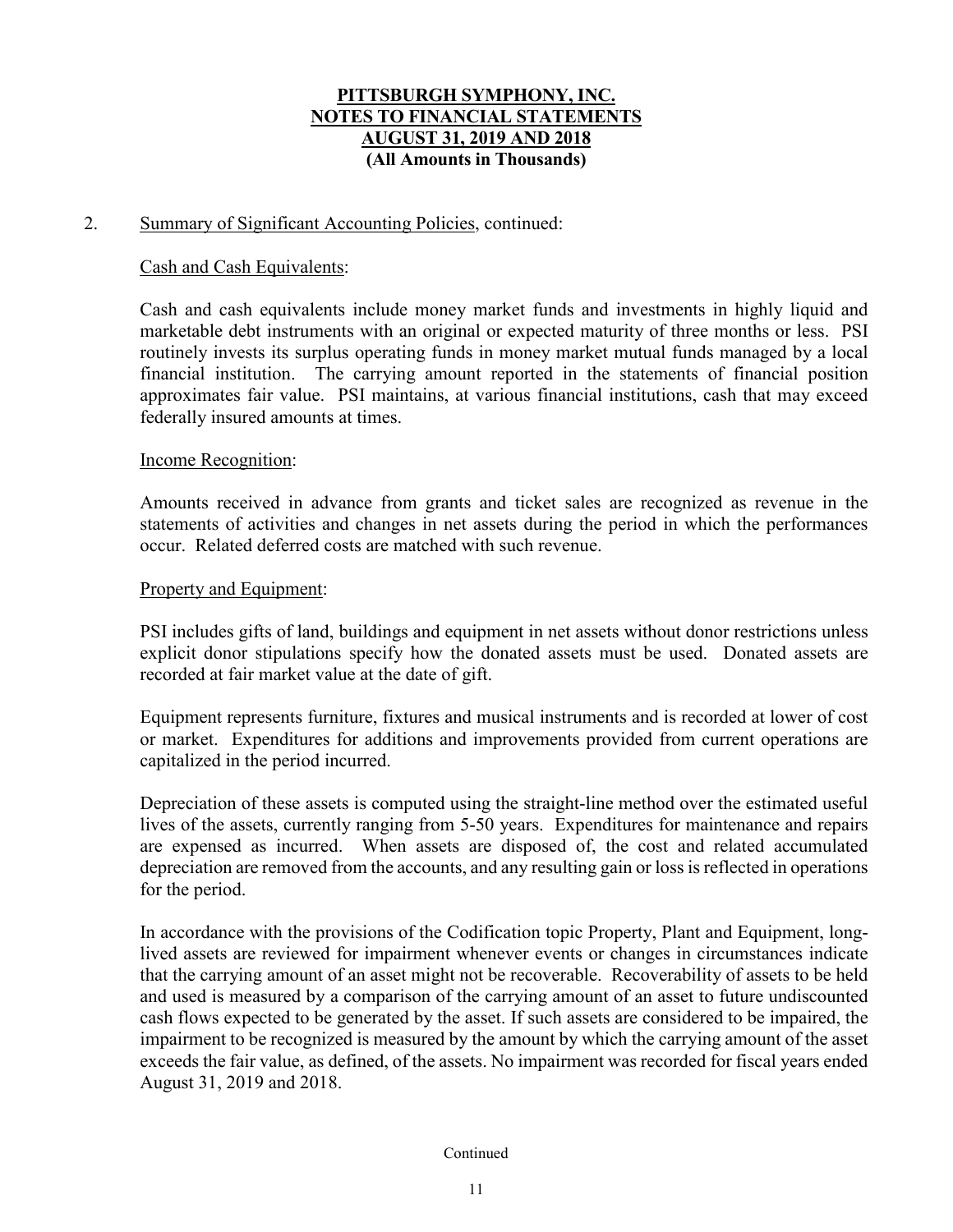### 2. Summary of Significant Accounting Policies, continued:

### Pension Plan:

PSI followsthe recognition and disclosure provisions of the Codification topic 715: Compensation - Retirement Benefits, which requires plan sponsors to recognize the funded status of defined benefit pension and other postretirement obligations as a net asset or liability and to recognize changes in that funded status in the year in which those changes occur, through a change in net assets without donor restrictions, apart from expenses, to the extent those changes are not included in net periodic benefit cost. PSI's policy is to fund, at a minimum, amounts as are necessary on an actuarial basis to provide assets sufficient to meet the benefits to be paid to plan members in accordance with the requirements of the Employee Retirement Income Security Act of 1974.

## Concentration Risk:

At August 31, 2019 and 2018, approximately 70% and 58%, respectively, of the PSI's workforce is union-represented and subject to collective bargaining agreements. The individual unions may limit the Organization's flexibility in dealing with its workforce. Any work stoppage or instability within the workforce could have a negative impact on PSI, including loss of revenues and strained relationships with patrons and donors, which could adversely affect PSI's operations.

### Functional Expenses:

The costs of providing various programs have been summarized on a functional basis. Specific expenses that are readily identifiable to a single program or activity are charged directly to that function. Certain categories of expenses are attributable to more than one function and require allocation. Compensation is allocated on the basis of time and effort. All other expenses are allocated based on program or actual usage. These expenses are allocated on a reasonable basis that is consistently applied.

### Recent Accounting Pronouncements:

In August 2016, the FASB issued ASU No. 2016-14 Not-for-Profit Entities (Topic 958): Presentation of Financial Statements of Not-for-Profit Entities (ASU 2016-14), which improves the current net asset classification requirements and the information presented in financial statements and notes about a not-for-profit entity's liquidity, financial performance and cash flows. ASU 2016-14 is effective for annual reporting periods beginning after December 15, 2017. PSI adopted the provisions of ASU 2016-14 during the fiscal year ended August 31, 2019.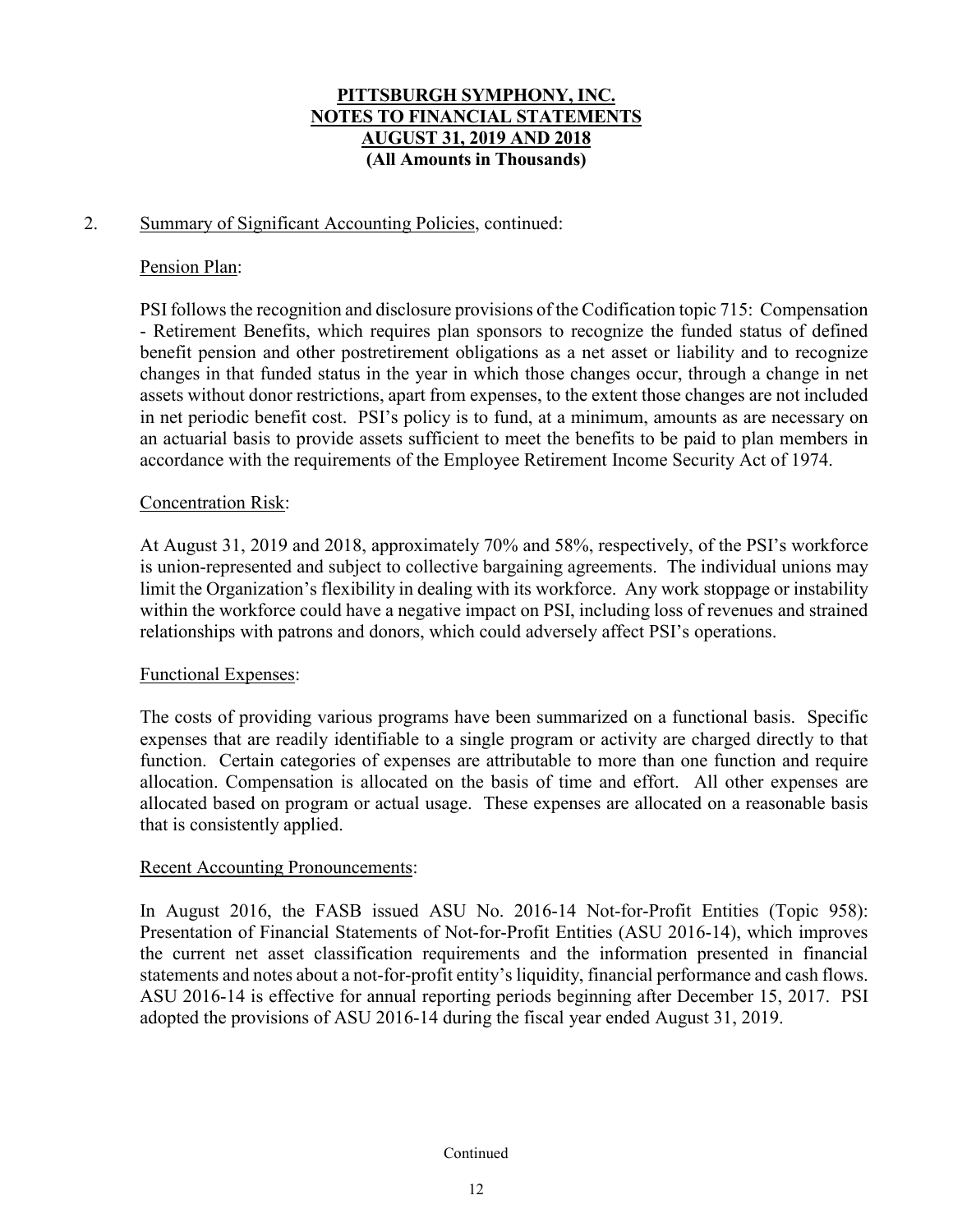### 2. Summary of Significant Accounting Policies, continued:

A recap of the net asset classifications driven by the adoption of ASU 2016-14 as of August 31, 2018 follows:

| Net Asset Classifications                            | <b>Without Donor</b><br>Restrictions | <b>With Donor</b><br>Restrictions |   | Total<br><b>Net Assets</b> |
|------------------------------------------------------|--------------------------------------|-----------------------------------|---|----------------------------|
| As previously presented:<br>Unrestricted net deficit | \$<br>(17,920)                       |                                   | S | (17,920)                   |
| Temporarily restricted<br>Permanently restricted     |                                      | 11,358<br>142,296                 |   | 11,358<br>142,296          |
| <b>Total Net Assets</b>                              | (17,920                              | 153,654                           | S | 135,734                    |

In May 2014, the FASB issued Accounting Standards Update (ASU) No. 2014-09 Revenue from Contracts with Customers (ASU 2014-09), which requires an entity to recognize revenue to depict the transfer of promised goods or services to customers in an amount that reflects the consideration to which the entity expects to be entitled in exchange for those goods or services. Additionally, ASU 2014-09 (1) specifies the accounting for some costs to obtain or fulfill a contract with a customer, and (2) expands disclosure requirements related to revenue and cash flows arising from contracts with customers. ASU 2014-09 is effective for annual reporting periods beginning after December 15, 2018, including interim periods within that reporting period, and permits the use of either the retrospective or cumulative effect transition method. PSI is currently evaluating the impact that ASU 2014-09 will have on its financial statements and corresponding disclosures.

In March 2017, the FASB issued ASU No. 2017-07 Compensation-Retirement Benefits: Improving the Presentation of Net Periodic Pension Cost and Net Periodic Postretirement Benefit Cost (ASU 2017-07), which requires that an employer report the service cost component in the same line item or items as other compensation costs arising from services rendered by the pertinent employees during the period. The other components of net benefit cost are required to be presented in the statement of activities and changes in net assets separately from the service cost component and outside a subtotal of income from operations, if one is presented. The amendments in ASU 2017-07 also allow only the service cost component to be eligible for capitalization when applicable. ASU 2017-07 is effective for fiscal years beginning after December 15, 2018 and should be applied retrospectively. Early adoption is permitted. PSI is currently evaluating the impact that ASU 2017-07 will have on its financial statements and corresponding disclosures.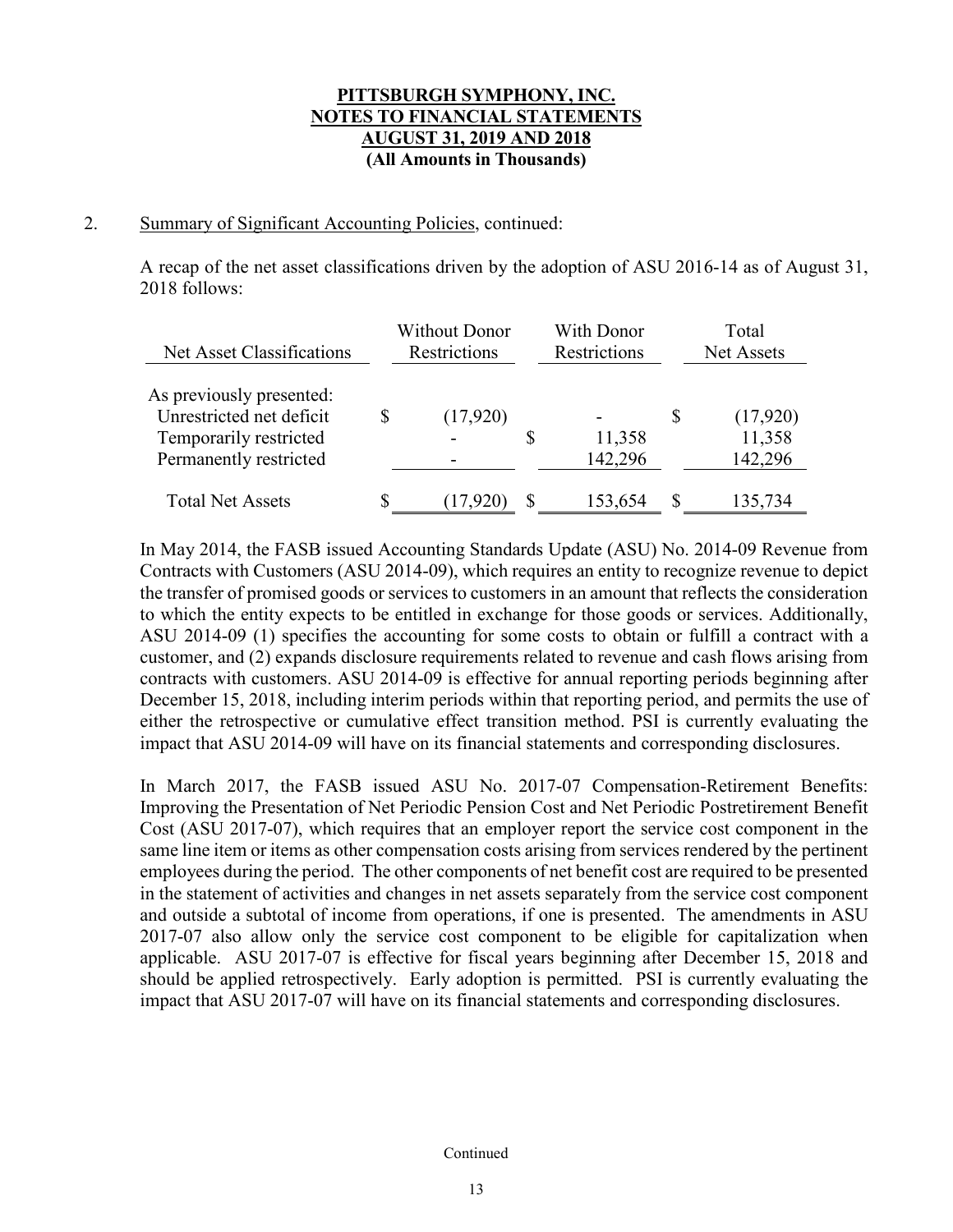### 2. Summary of Significant Accounting Policies, continued:

In June 2018, the FASB issued ASU No. 2018-08 Clarifying the Scope and the Accounting Guidance for Contributions Received and Contributions Made (ASU 2018-08), which should assist entities in (1) evaluating whether transactions should be accounted for as contributions (nonreciprocal transactions) within the scope of Topic 958 Not-for-Profit Entities, or as exchange (reciprocal) transactions subject to other guidance and (2) determining whether a contribution is conditional. ASU 2018-08 is effective for transactions in which the entity serves as the resource recipient for annual periods beginning after December 15, 2018. For transactions in which the entity serves as the resource provider, ASU 2018-08 is effective for annual periods beginning after December 15, 2019. PSI is currently evaluating the impact that ASU 2018-08 will have on its financial statements and corresponding disclosures.

In August 2018, the FASB issued ASU No. 2018-14 Compensation - Retirement Benefits - Defined Benefit Plans - General (Topic 715-20): Disclosure Framework - Changes to the Disclosure Requirements for Defined Benefit Plans (ASU 2018-14), which modifies the disclosure requirements for defined benefit pension plans and other postretirement plans. ASU 2018-14 is effective for fiscal years ending after December 15, 2020. Early adoption is permitted. PSI is currently evaluating the impact that ASU 2018-14 will have on its financial statements and corresponding disclosures.

### 3. Liquidity and Availability:

PSI strives to maintain the minimum cash on hand needed to meet immediate obligations in order to maximize investment potential and minimize interest expense. PSI monitors and evaluates cash needs on a weekly basis, and draws amounts from the endowment as necessary in accordance with its policy. Additionally, PSI maintains a line-of-credit to help meet cash needs. As of August 31, 2019, there was \$413 of borrowing capacity remaining on this agreement. PSI receives contributions from donors each year and generates earned revenue, both of which are available to meet annual cash needs for general expenditures.

The PSI has endowment assets of over \$131 million, of which 6.6% is drawn annually to support the general operations of PSI. As of the date of issue of these financial statements, the PSI board has elected to draw a smaller percentage than the legal state maximum (7%).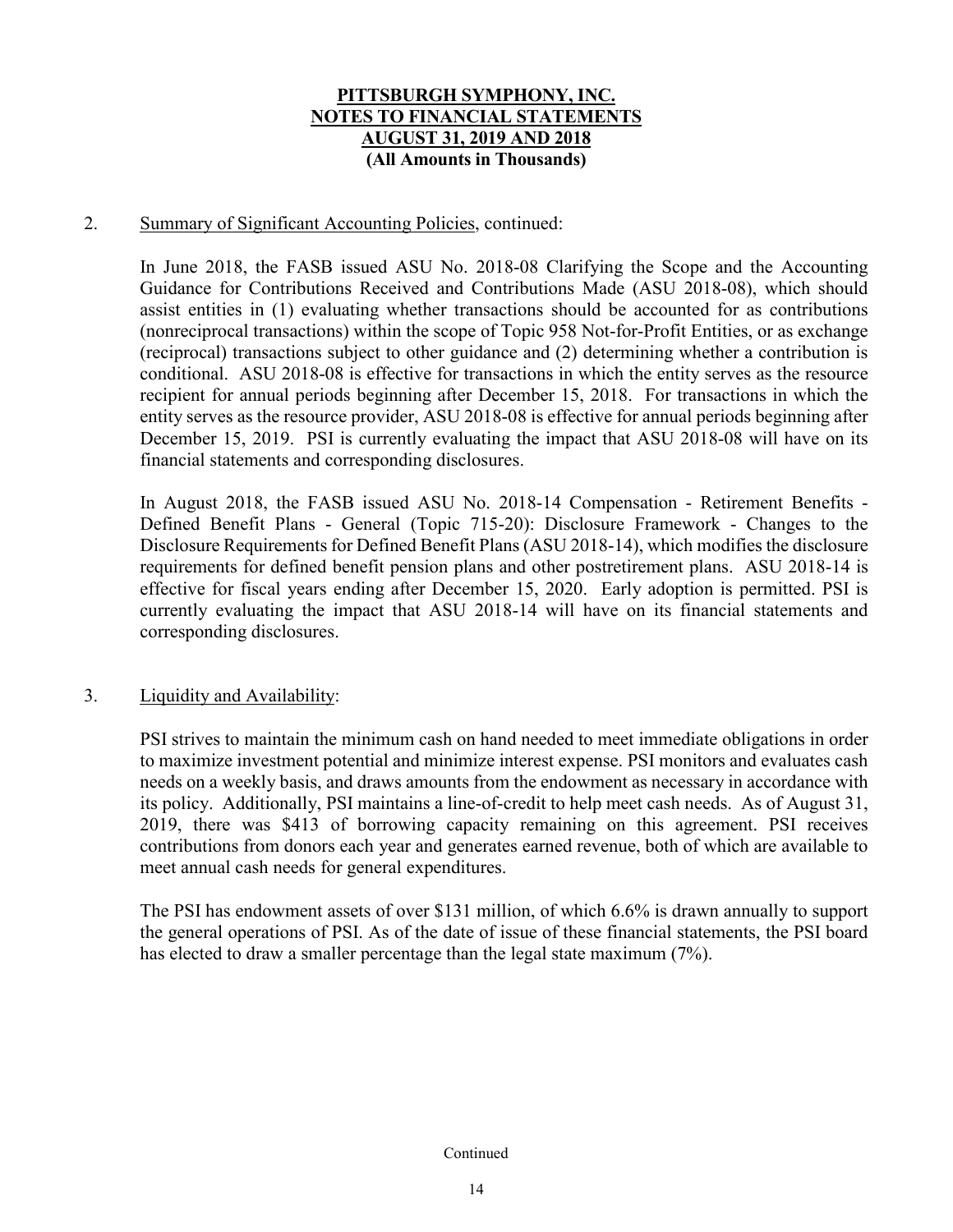### 3. Liquidity and Availability, continued:

The table below reflects the PSI's financial assets as of August 31, 2019, reduced by amounts that are not available to meet general expenditures within one year of the date of the financial statements because of donor restrictions, legal restrictions, or board designations. Amounts not available include the entirety of the endowment less the annual draw of 6.6%, contributions receivable for fiscal years after 2020, contributions receivable within one year that are restricted for purposes other than general operations, and notes receivable whose proceeds are restricted to instrument loans. In the event the need arises to utilize the endowment draw up to the legal maximum of 7%, the .4% difference could be withdrawn with a board resolution and written permission from a major donor.

The table below presents financial assets available for general expenditures within one year at August 31, 2019:

| <b>Total Financial Assets:</b>                                 |              |
|----------------------------------------------------------------|--------------|
| Cash and cash equivalents                                      | \$<br>283    |
| Accounts and interest receivable, net                          | 100          |
| Capital pledges, grants and contributions receivable, net      | 18,713       |
| Notes receivable                                               | 118          |
| Assets held in trust by others                                 | 3,834        |
| Investments, at market                                         | 127,376      |
| Total financial assets                                         | 150,424      |
| Assets not available for general operations:                   |              |
| Assets held in trust by others                                 | 3,834        |
| Investments, at market                                         | 127,376      |
| Pledges, grants and contributions subject to donor restriction | 14,820       |
| Notes receivable designated for instrument loans               | 118          |
| Total assets not available for general operations              | 146,148      |
| Total financial assets available for general operations        | 4,276        |
| Liquidity resources available for general operations:          |              |
| Excess capacity on line of credit                              | 413          |
| Endowment draw for the year ending August 31, 2020             | 7,834        |
| Total liquidity resources                                      | 8,247        |
| Financial assets and liquidity resources available             |              |
| to meet general expenditures                                   | \$<br>12,523 |
|                                                                |              |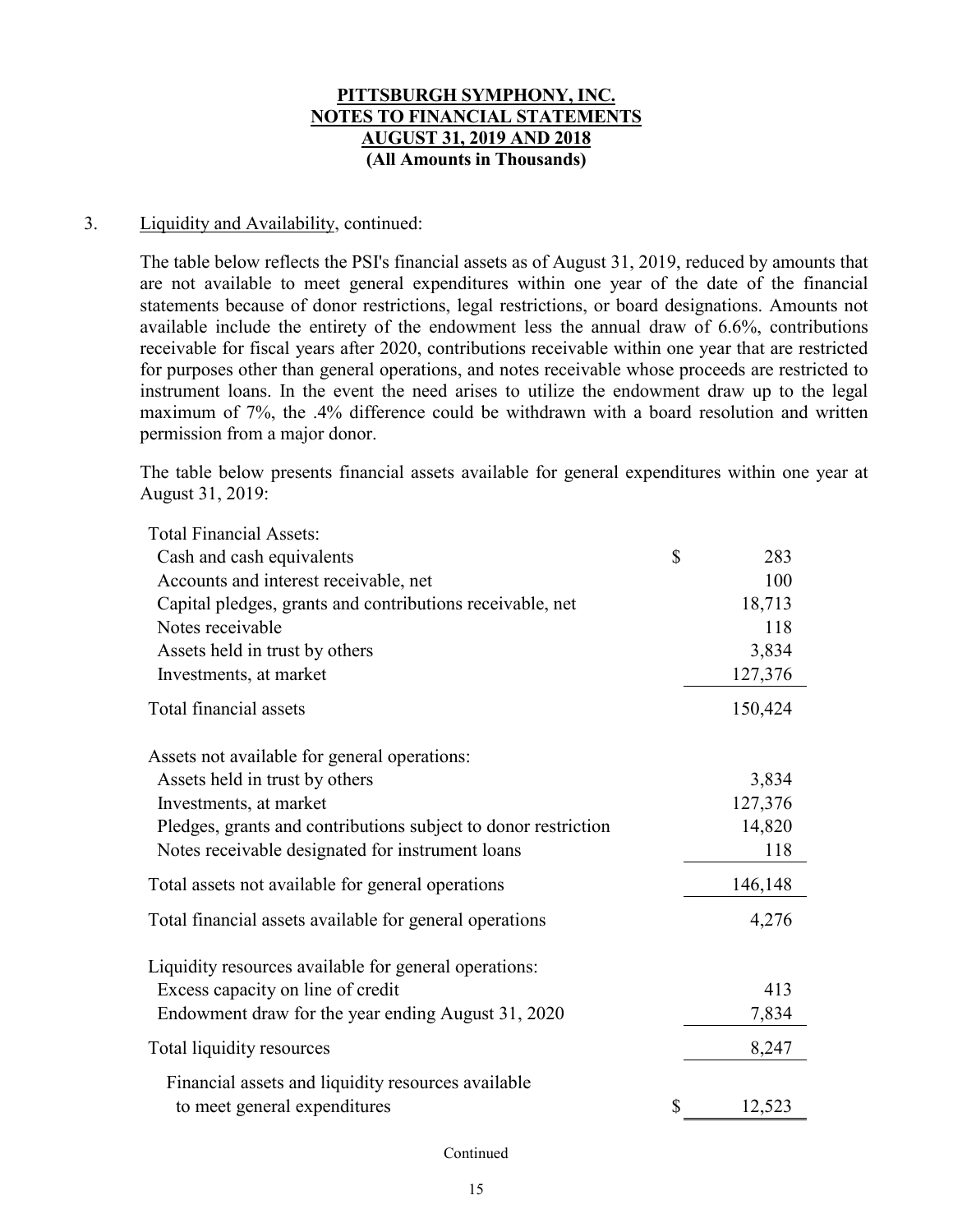## 4. Capital Pledges, Grants and Contributions Receivable, net:

PSI has received unconditional promises to give that are to be received as follows at August 31:

|                                                                 | 2019         |               | 2018   |
|-----------------------------------------------------------------|--------------|---------------|--------|
| Operating contributions                                         | \$<br>1,503  | $\mathbb{S}$  | 1,802  |
| Contributions restricted to future periods and capital projects | 12,008       |               | 11,851 |
| Contributions receivable to be maintained in perpetuity         | 5,859        |               | 4,491  |
|                                                                 | 19,370       |               | 18,144 |
| Less: Unamortized discount (at 1.39% in                         |              |               |        |
| 2019 and 2.74% in 2018)                                         | 657          |               | 1,504  |
| Net unconditional promises to give                              | 18,713       | S             | 16,640 |
| Contributions receivable due in:                                |              |               |        |
| Less than one year                                              | \$<br>7,730  | <sup>\$</sup> | 5,394  |
| One to five years                                               | 9,391        |               | 9,484  |
| More than five years                                            | 2,249        |               | 3,266  |
| Total                                                           | \$<br>19,370 |               | 18,144 |

## 5. Endowment:

The endowment consists of various investment funds established primarily for programming and operating needs of PSI and includes donor-restricted endowment funds.

The Board has elected to be governed by Act 141, which permits a total return policy that allows a not-for-profit to choose to treat a percentage of the average market value of the endowment's investments as income each year. However, the long-term preservation of the real value of the assets must be taken into consideration when the Board elects the amount, and, to that end, PSI has adopted a written endowment fund investment policy. On an annual basis, the Board must elect a spending rate of between 2% and 7%. This percentage is applied to the 12-quarter rolling average market value of the investments calculated at March 31 of the previous fiscal year.

PSI considers the following factors in making a determination to set a spending rate:

- 1. Restrictive covenants contained in endowment documents limiting spending rates;
- 2. Preserving the spending power of the assets; and
- 3. Operational considerations.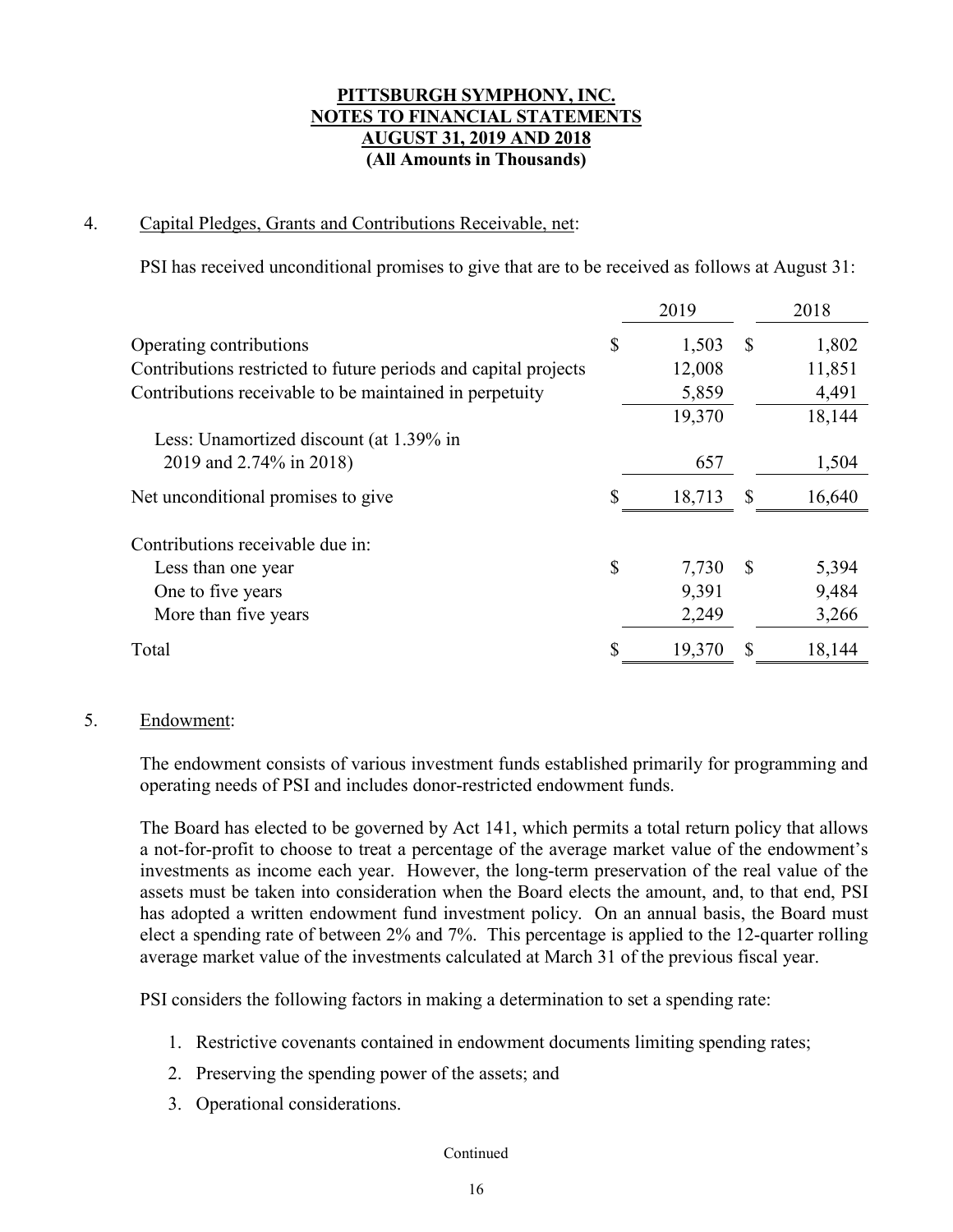#### 5. Endowment, continued:

From time to time, certain donor-restricted endowment funds may have fair values less than the amount required to be maintained by donors or by law (underwater endowments). PSI has interpreted Act 141 to permit spending from underwater endowments in accordance with prudent measures required under law. PSI has no underwater endowment funds at August 31, 2019 or 2018.

The following represents the change in endowment funds by net asset type for the years ended August 31:

|                                         | 2019          |
|-----------------------------------------|---------------|
| Endowment net assets, beginning of year | \$<br>137,882 |
| Investment return:                      |               |
| Investment gain                         | 1,513         |
| Net depreciation                        | (916)         |
| Contributions                           | 2,919         |
| Appropriation of endowment assets for   |               |
| expenditures                            | (7,689)       |
| Release from restriction                | (281)         |
| General and administrative expense      | (437)         |
| Payment of endowment taxes              | (10)          |
| Other                                   | 9             |
| Endowment net assets, end of year       | \$<br>132,990 |
|                                         | 2018          |
| Endowment net assets, beginning of year | \$<br>132,458 |
| Investment return:                      |               |
| Investment gain                         | 1,657         |
| Net appreciation                        | 10,806        |
| Contributions                           | 1,296         |
| Appropriation of endowment assets for   |               |
| expenditures                            | (7,709)       |
| Release from restriction                | (303)         |
| General and administrative expense      | (295)         |
| Payment of endowment taxes              | (28)          |
| Endowment net assets, end of year       | \$<br>137,882 |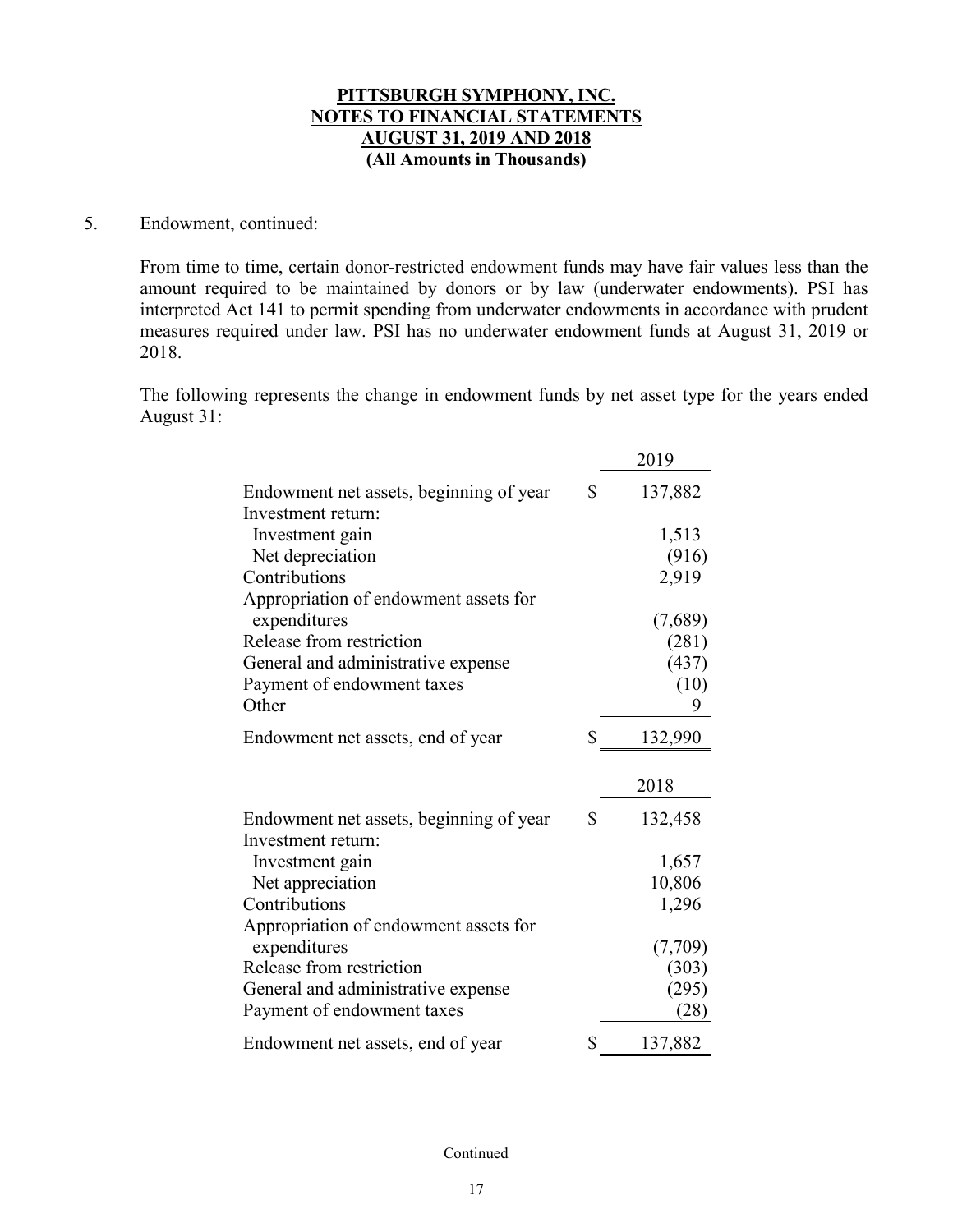### 5. Endowment, continued:

PSI has adopted investment and spending policies for endowment assets that are designed to provide a stream of funding for programs and initiatives supported by the endowment. The policies are also intended to protect the integrity of the assets and achieve the optimal return possible within the specified risk parameters. Endowment assets include those assets of donor-restricted funds that the organization must hold in perpetuity or for a donor-specified period. Under this policy, the endowment assets are invested in a manner that is intended to produce results that exceed the price and yield results of market indices, which are weighted to equal the allocation target for each broad asset category.

To satisfy its long-term rate-of-return objectives, PSI relies on a total return strategy in which investment returns are achieved through both capital appreciation (realized and unrealized) and current yield (interest and dividends). PSI targets a diversified asset allocation, which features a material commitment to equities and alternative investments while allowing for broad diversification both within and outside the equity markets to permit the endowment to attain its overall return objectives while taking current market conditions into account.

In 2019 and 2018, the spendable return totaled 6.7% and 6.8% or \$7,689 and \$7,709, respectively. This spending policy is consistent with the Commonwealth of Pennsylvania's guidelines and with PSI's objective to maintain the purchasing power of the endowment assets held in perpetuity, as well as to provide additional real growth through new gifts and investment return.

### 6. Fair Value Measurement:

PSI applies the provisions of the Codification topic Fair Value Measurement, which defines fair value as the price that would be received to sell an asset or liability (i.e., exit price) in an orderly transaction between market participants at the measurement date. Fair Value Measurement requires disclosures that categorize assets and liabilities measured at fair value into one of three different levels depending on the assumptions (i.e., inputs) used in the valuation. Level 1 provides the most reliable measure of fair value, while Level 3 generally requires significant management judgment. Financial assets and liabilities are classified in their entirety based on the lowest level of input significant to the fair value measurement. The fair value measurement fair value hierarchy is defined as follows:

Level 1 - Valuations are based on unadjusted quoted prices in an active market for identical assets or liabilities.

Level 2 - Valuations are based on quoted prices for similar assets or liabilities in active markets, or quoted prices in markets that are not active for which significant inputs are observable, either directly or indirectly.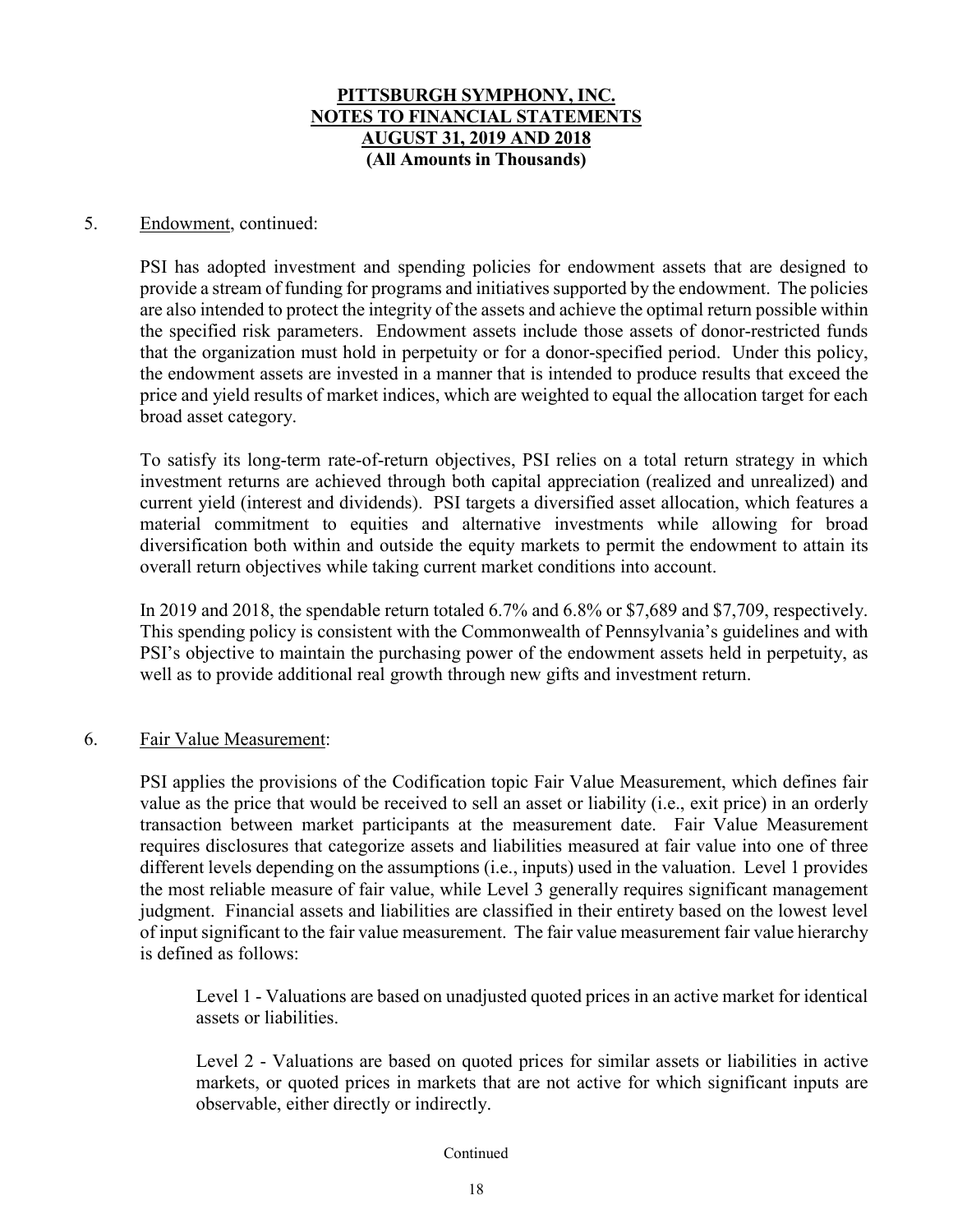### 6. Fair Value Measurement, continued:

Level 3 - Valuations are based on prices or valuation techniques that require inputs that are both unobservable and significant to the overall fair value measurement. Inputs reflect management's best estimate of what market participants would use in valuing the asset or liability at the measurement date.

PSI's financial instruments consist primarily of cash and cash equivalents, accounts and interest receivable, notes receivable, capital pledges, grants and contributions receivable, investments, assets held in trust by others, accounts payable and accrued expenses and line of credit and notes payable.

Following is a description of the valuation methodologies used for assets measured at fair value. There have been no changes in the methodologies used at August 31, 2019 and 2018.

The carrying amount of cash and cash equivalents, accounts and interest receivable, notes receivable and accounts payable and accrued expenses approximates their fair value due to the short-term nature of such instruments.

The carrying value of PSI's line of credit and notes payable approximates fair value at August 31, 2019 and 2018, since the interest rates are either market-based and are generally adjusted periodically or represent rates that PSI would be able to obtain in the current market.

The methods for valuing PSI's investments, by significant category, are as follows:

Temporary Investments - Consist primarily of cash and cash equivalents.

Common Stocks - Valued at the daily closing price reported on the active market on which the individual securities are traded.

Domestic Equity and International Equity Mutual Funds - Valued at the daily closing price as reported by the fund. Mutual funds held by PSI are open-end mutual funds that are registered with the Securities and Exchange Commission. These funds are required to publish their daily NAV and to transact at that price. The mutual funds held by PSI are deemed to be actively traded.

Fixed-Income Instruments and Real Estate and Other Limited Partnerships - The fair value of investments measured at NAV includes investments in limited partnerships. As a practical expedient, the PSI relies on the NAV of certain investments in limited partnerships as their fair value. The NAVs that have been provided by the investment manager are derived from the fair values of the underlying investments as of the reporting date.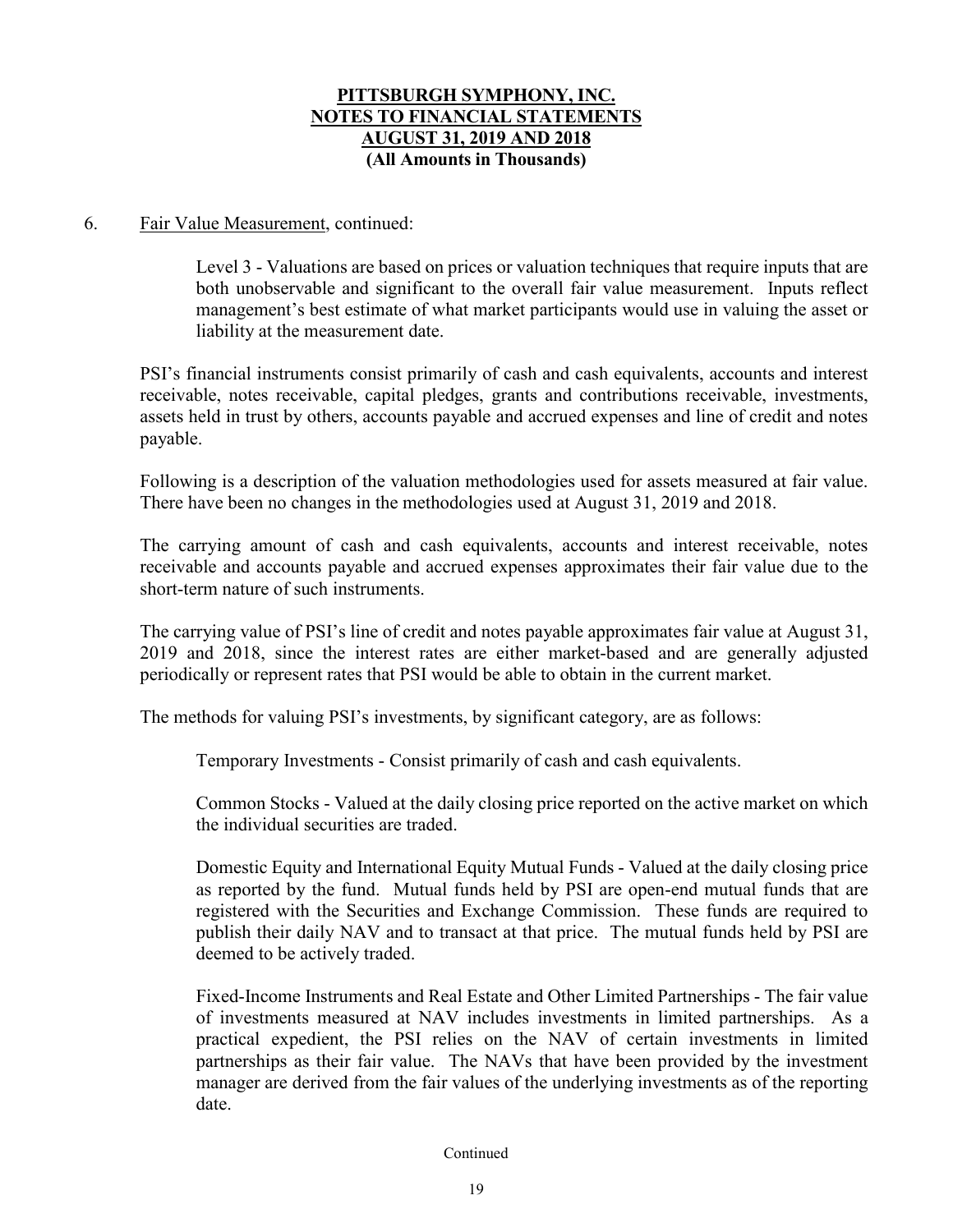### 6. Fair Value Measurement, continued:

The amounts of PSI's assets carried at fair value according to the fair value hierarchy at August 31 are as follows:

|                                       | 2019    |         |      |         |               |         |  |
|---------------------------------------|---------|---------|------|---------|---------------|---------|--|
|                                       | Level 1 | Level 2 |      | Level 3 |               | Total   |  |
| <b>ASSETS:</b>                        |         |         |      |         |               |         |  |
| Investments:                          |         |         |      |         |               |         |  |
| $\mathbb{S}$<br>Temporary investments | 3,837   |         |      |         | $\mathcal{S}$ | 3,837   |  |
| Common stocks                         | 22,312  |         |      |         |               | 22,312  |  |
| Domestic equity mutual funds          | 5,513   |         |      |         |               | 5,513   |  |
| International equity mutual funds     | 16,022  |         |      |         |               | 16,022  |  |
| Assets held in trust by others        |         |         | \$   | 3,834   |               | 3,834   |  |
| S<br>Endowment assets in hierarchy    | 47,684  |         | \$   | 3,834   |               | 51,518  |  |
| Fixed income instruments (a)          |         |         |      |         |               | 26,065  |  |
| Real estate limited partnerships (a)  |         |         |      |         |               | 7,447   |  |
| Other limited partnerships (a)        |         |         |      |         |               | 46,180  |  |
| Total fair value of assets            |         |         |      |         |               | 131,210 |  |
|                                       |         |         |      |         |               |         |  |
|                                       |         |         | 2018 |         |               |         |  |
|                                       | Level 1 | Level 2 |      | Level 3 |               | Total   |  |

| <b>ASSETS:</b>                       |   |        |    |       |   |         |
|--------------------------------------|---|--------|----|-------|---|---------|
| Investments:                         |   |        |    |       |   |         |
| Temporary investments                | S | 3,319  |    |       | S | 3,319   |
| Common stocks                        |   | 27,365 |    |       |   | 27,365  |
| Domestic equity mutual funds         |   | 5,381  |    |       |   | 5,381   |
| International equity mutual funds    |   | 19,099 |    |       |   | 19,099  |
| Assets held in trust by others       |   |        | \$ | 3,975 |   | 3,975   |
| Endowment assets in hierarchy        |   | 55,164 |    | 3,975 |   | 59,139  |
| Fixed income instruments (a)         |   |        |    |       |   | 26,930  |
| Real estate limited partnerships (a) |   |        |    |       |   | 5,852   |
| Other limited partnerships (a)       |   |        |    |       |   | 45,963  |
| Total fair value of assets           |   |        |    |       |   | 137,884 |

(a) In accordance with Codification Subtopic 820-10, certain investments measured at NAV per share (or its equivalent) as a practical expedient have not been classified in the fair value hierarchy. The fair value amounts presented in this table are intended to permit reconciliation of fair value hierarchy line items presented in the statements of financial position.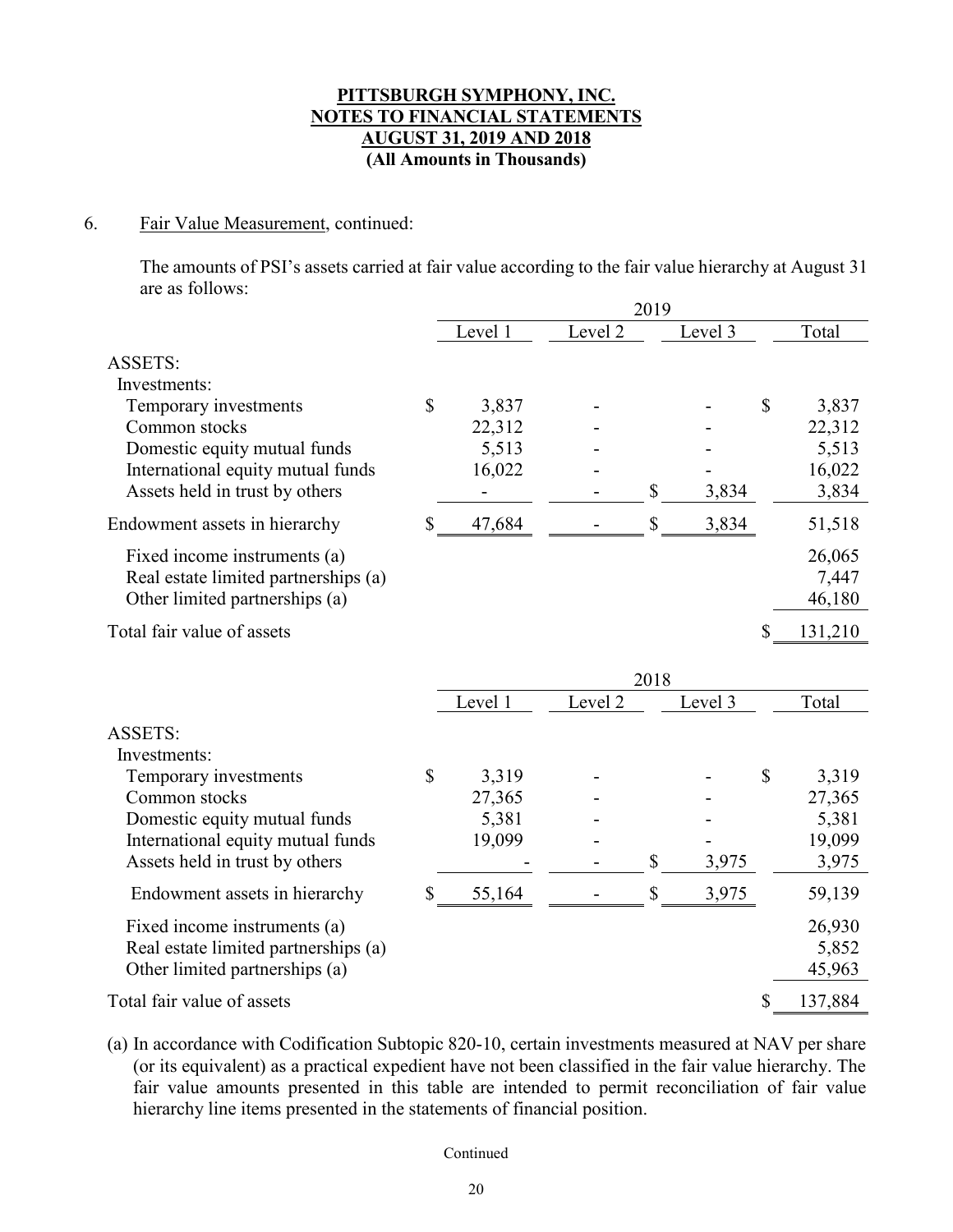### 6. Fair Value Measurement, continued:

The following redemption table clarifies the nature and risk of PSI's investments and liquidity for investments, including alternative investments, measured using NAV.

|                        |                | Fair Value |          |   | Unfunded<br>Commitments | Redemption | Redemption<br>Notice |
|------------------------|----------------|------------|----------|---|-------------------------|------------|----------------------|
| Category               | 8/31/19        |            | 8/31/18  |   | At 8/31/19              | Frequency  | Period               |
| Real estate limited    |                |            |          |   |                         | None       |                      |
| partnerships (a)       | \$<br>7,447 \$ |            | 5,852 \$ |   | 1,621                   | permitted  | N/A                  |
| Other limited          |                |            |          |   |                         | None       |                      |
| partnerships (b)       | 46,180         |            | 45,963   |   | 12,937                  | permitted  | N/A                  |
| Funds held in trust by |                |            |          |   |                         | None       |                      |
| others $(c)$           | 3,834          |            | 3,975    |   |                         | permitted  | N/A                  |
| Fixed income           |                |            |          |   |                         |            |                      |
| instruments $(d)$      | 26,065         |            | 26,930   |   |                         | Monthly    | $40-60$ days         |
|                        | \$<br>83,526   | -8         | 82,720   | S | 14,458                  |            |                      |

The investment strategies employed by the funds listed above are as follows:

- (a) The investment objective is to focus on both opportunistic and high-quality assets while working with local operating partners to source deals and correct asset underperformance.
- (b) This fund category contains distressed debt, hedge, private equity, venture capital, international equity and natural resource funds from multiple investment companies.
- (c) These funds represent two actively managed portfolios trusts, managed in perpetuity, containing readily tradable securities through public exchanges.
- (d) This fund category objective is to generate superior risk-adjusted returns by investing in short-term corporate debt securities, including convertible and nonconvertible bonds issued by U.S. and non-U.S. companies.

The PSI does significant due diligence work before investing in any asset class and actively monitors investment performance of all its assets on a quarterly basis.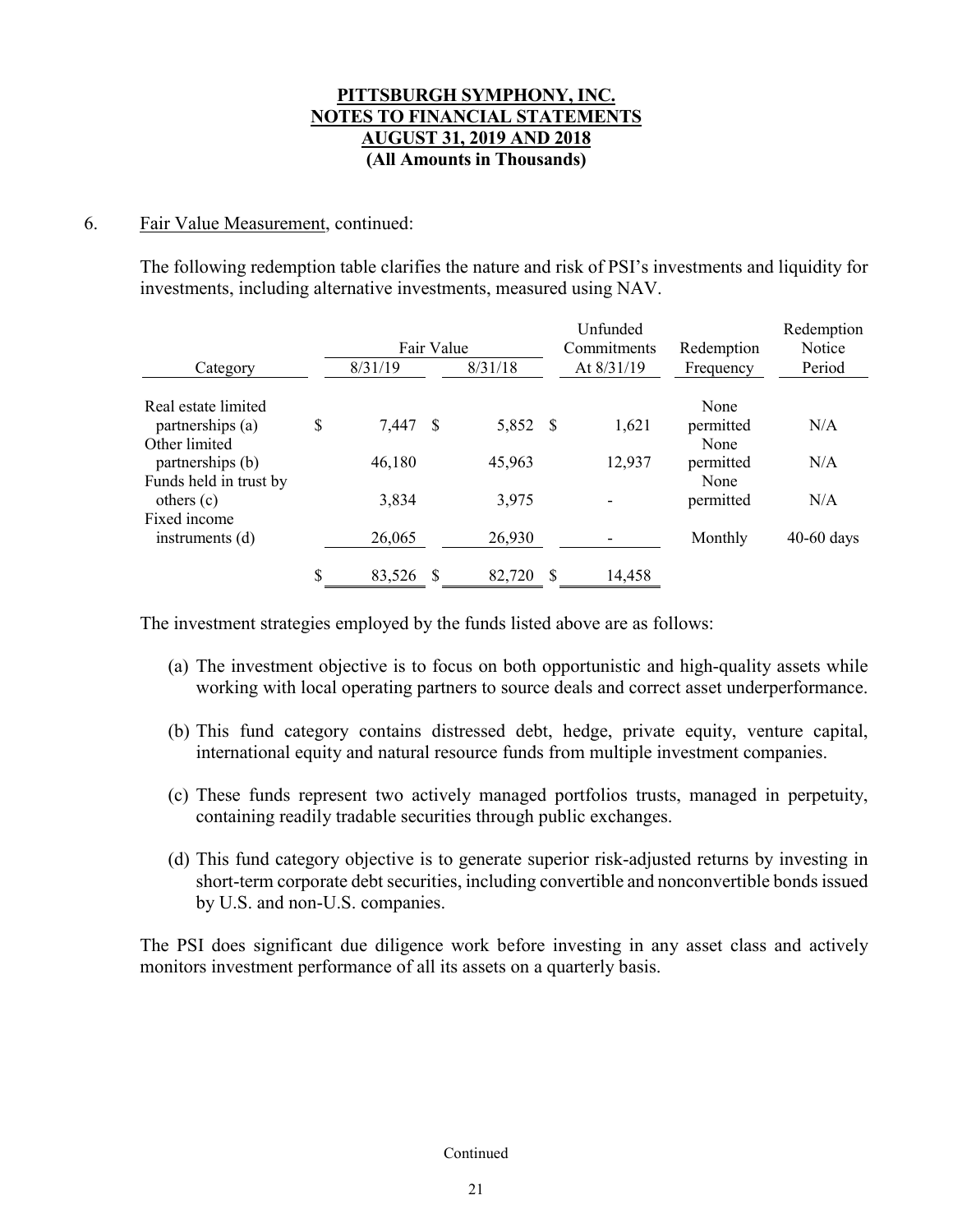### 7. Assets Held in Trust by Others:

The McKelvy and the Pickens Trusts are perpetual trusts created by donors under individual trust agreements, which are managed by a national bank's trust department. PSI records its proportionate share of the assets on its statements of financial position at fair market value. The fair market value of assets held in trust by others was \$3,834 and \$3,975 at August 31, 2019 and 2018, respectively. The trustees of both the McKelvy and Pickens Trusts have elected to adopt a 4.0 % payout rate under Act 141 for both 2019 and 2018. PSI will receive a 25% share from the McKelvy Trust and a 33% share from the Pickens Trust. The remainder of the payout is distributed to other named beneficiaries.

#### 8. Net Assets With Donor Restrictions:

Net assets with donor restrictions at August 31 are composed of the following:

|                                               | 2019          |              | 2018    |
|-----------------------------------------------|---------------|--------------|---------|
| Subject to expenditure for specified purpose: |               |              |         |
| Programming                                   | \$<br>1,159   | $\mathbb{S}$ | 1,187   |
| Capital                                       | 2,869         |              | 13      |
| Touring                                       | 281           |              |         |
|                                               | 4,309         |              | 1,200   |
| Subject to the passage of time:               |               |              |         |
| Promises to give that are unavailable for     |               |              |         |
| expenditure until due                         | 8,667         |              | 10,158  |
| Maintained in perpetuity:                     |               |              |         |
| <b>General Endowment</b>                      | 115,939       |              | 123,215 |
| The Pittsburgh Symphony 1963 Endowment        | 11,589        |              | 10,915  |
| Major Campaign Pledges                        | 5,564         |              | 3,854   |
| <b>Bessie Morrison McKelvy Trust</b>          | 3,102         |              | 3,206   |
| Pauline Beemer Pickens Trust                  | 732           |              | 769     |
| Morrison Fine String Instrument Loan Fund     | 254           |              | 254     |
| <b>Instrument Loan Fund</b>                   | 83            |              | 83      |
|                                               | 137,263       |              | 142,296 |
|                                               | \$<br>150,239 | \$           | 153,654 |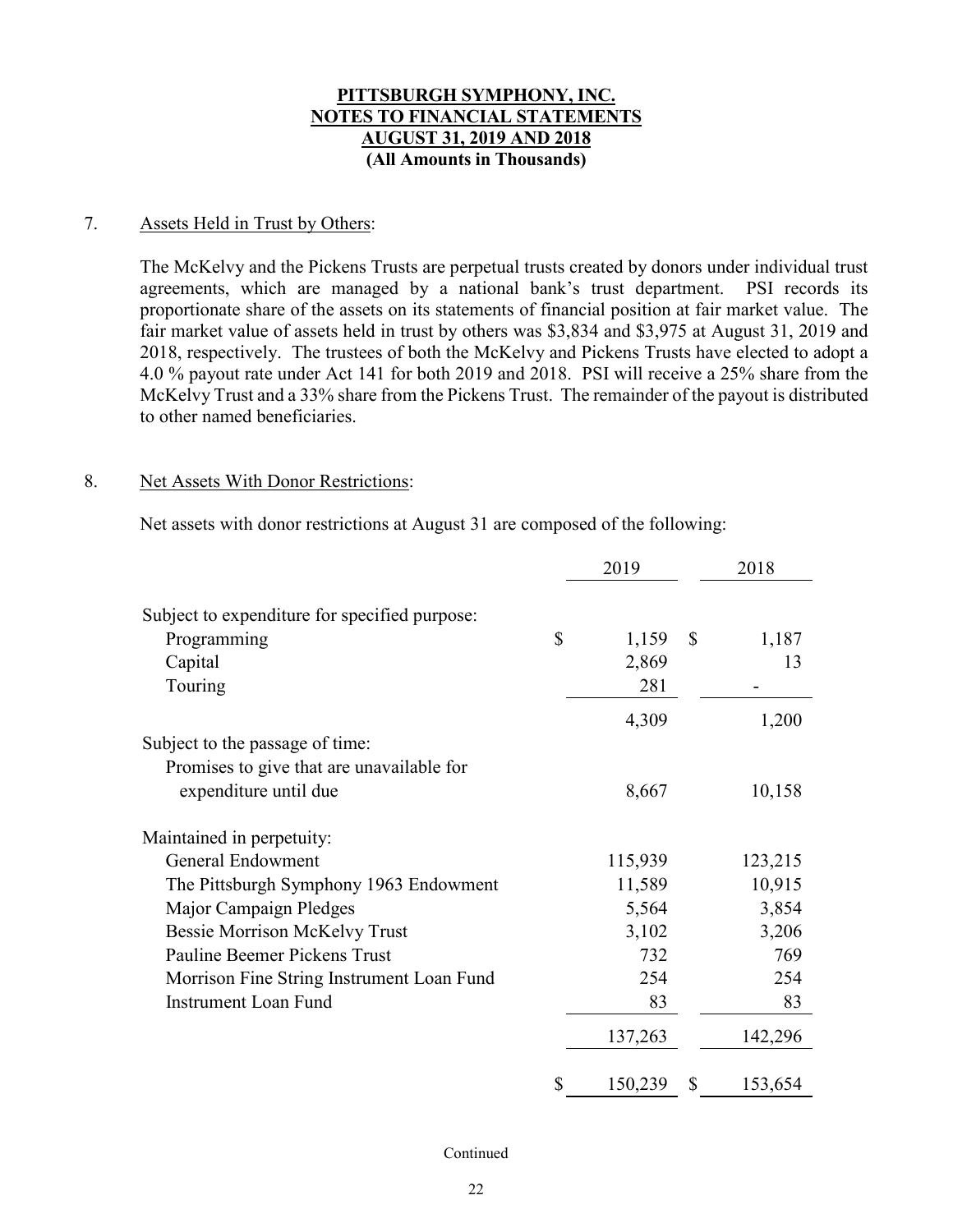### 8. Net Assets With Donor Restrictions, continued:

Net assets were released from donor restrictions during the years ended August 31 by incurring expenses satisfying the restricted purposes, passage of time, or by occurrence of other events specified by donors and grantors, as follows:

|                                       | 2019        | 2018  |
|---------------------------------------|-------------|-------|
| Purpose of restrictions accomplished: |             |       |
| <b>Future Periods</b>                 | \$<br>3,050 | 2,198 |
| Programming                           | 532         | 207   |
| Capital                               | 6           | 35    |
| Endowment                             | 204         | 483   |
|                                       | 3,792       | 2,923 |

The assets of the General Endowment include various restricted funds to be maintained in perpetuity such as the Repair and Maintenance Fund, the Endowed Chairs, and the Education and Outreach Fund.

The Pittsburgh Symphony Endowment established in 1963 (1963) is a perpetual trust created by donors under an individual trust agreement. The 1963 endowment assets are managed by PSI together with other restricted and operating reserve assets. PSI receives only interest and dividends from the 1963 endowment.

The Morrison Fine String Instrument Loan Fund and the Instrument Loan Fund represent contributions received to provide interest-free and low-interest loans to the musicians of PSI to assist them in purchasing musical instruments. Loans outstanding are included in notes receivable on the accompanying statements of financial position.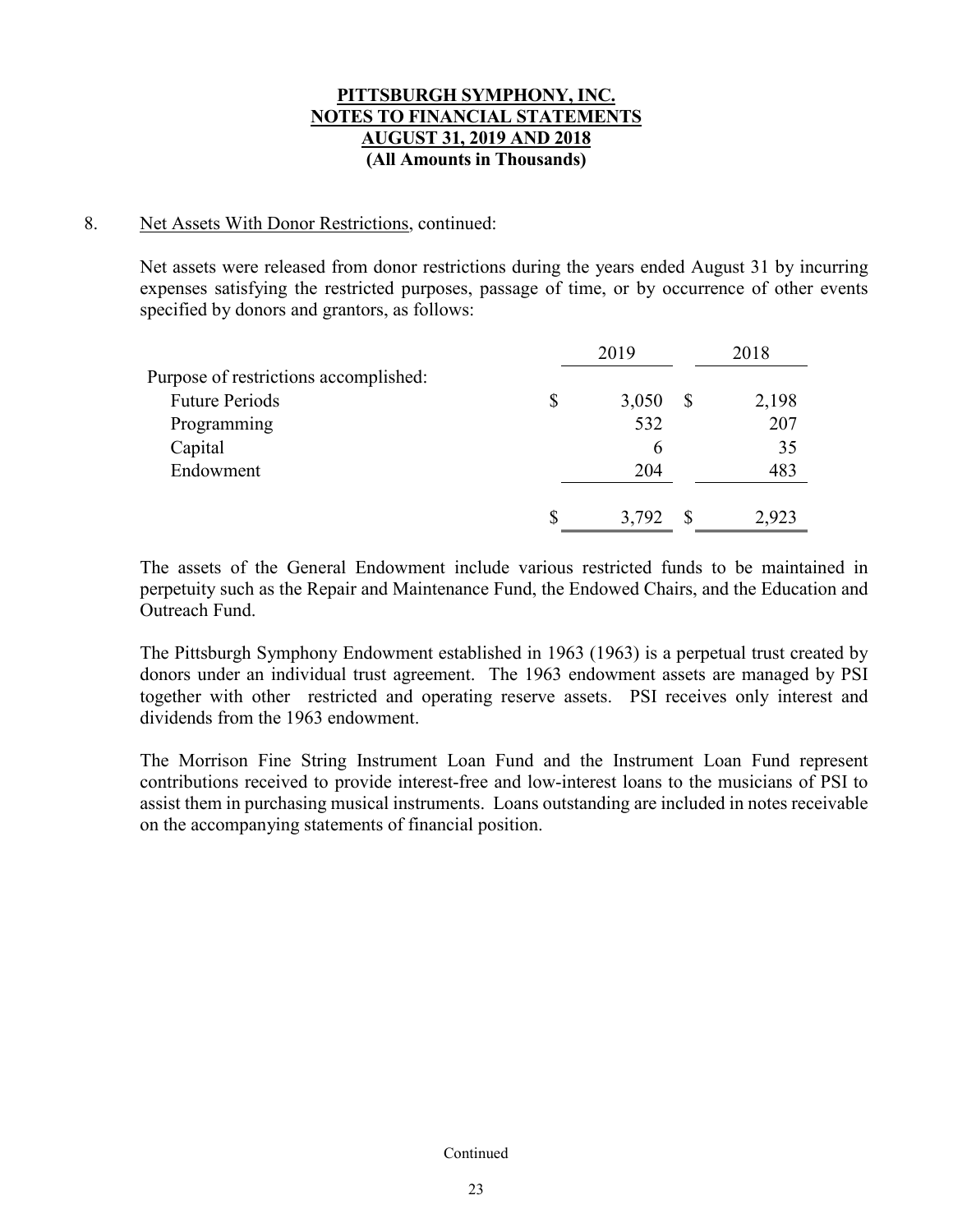### 9. Property and Equipment:

Property and equipment, which are stated at cost, consisted of the following major classes of assets at August 31:

|                                             |    | 2019   |    | 2018   |
|---------------------------------------------|----|--------|----|--------|
| Office equipment and furniture and fixtures | \$ | 1,880  | \$ | 1,810  |
| Musical and concert equipment               |    | 1,146  |    | 1,099  |
| Original site and building                  |    | 907    |    | 907    |
| Site improvements                           |    | 43,302 |    | 43,052 |
|                                             |    | 47,235 |    | 46,868 |
| Less - Accumulated depreciation             |    | 33,640 |    | 32,194 |
|                                             |    | 13,595 |    | 14,674 |
| Construction-in-process                     |    | 26     |    | 182    |
|                                             |    |        |    |        |
|                                             | S  | 13,621 | S  | 14,856 |

### 10. Pension Plans:

PSI has two noncontributory defined benefit pension plans. The Staff Pension Plan covers substantially all staff. The Musicians' Pension Plan covers musicians hired on or before March 1, 2011 who had more than five years of service as of September 5, 2011. (Musicians not eligible for the defined benefit plan are participants in a noncontributory defined contribution plan.) Participant benefits are earned based on salary levels and years of service. Contributions to the pension plans are made to pension trusts administered by PSI. PSI's funding policy for the plans is to make contributions determined by management at or between the maximum and minimum amounts as required by applicable regulations.

During the year ended August 31, 2017, the PSI and the union representing the musicians entered into a new five-year contract that expires on September 5, 2021. The terms of the contract stipulate that the Musicians' Pension Plan will be frozen as of August 31, 2019, and all musicians will be enrolled in the defined contribution plan at 8% of the musicians' base scale. PSI will make supplemental retirement contributions to those musicians most affected by the pension plan freeze.

Additionally, the Staff Pension Plan was frozen as of August 31, 2019, and replaced by a defined contribution plan with a dollar for dollar employer match for employee contributions to the plan up to 4% of salary. The Staff Pension Plan was frozen to new entrants, and no new benefit accruals shall be earned after August 31, 2019. PSI will make supplemental retirement contributions to those staff most affected by the pension plan freeze.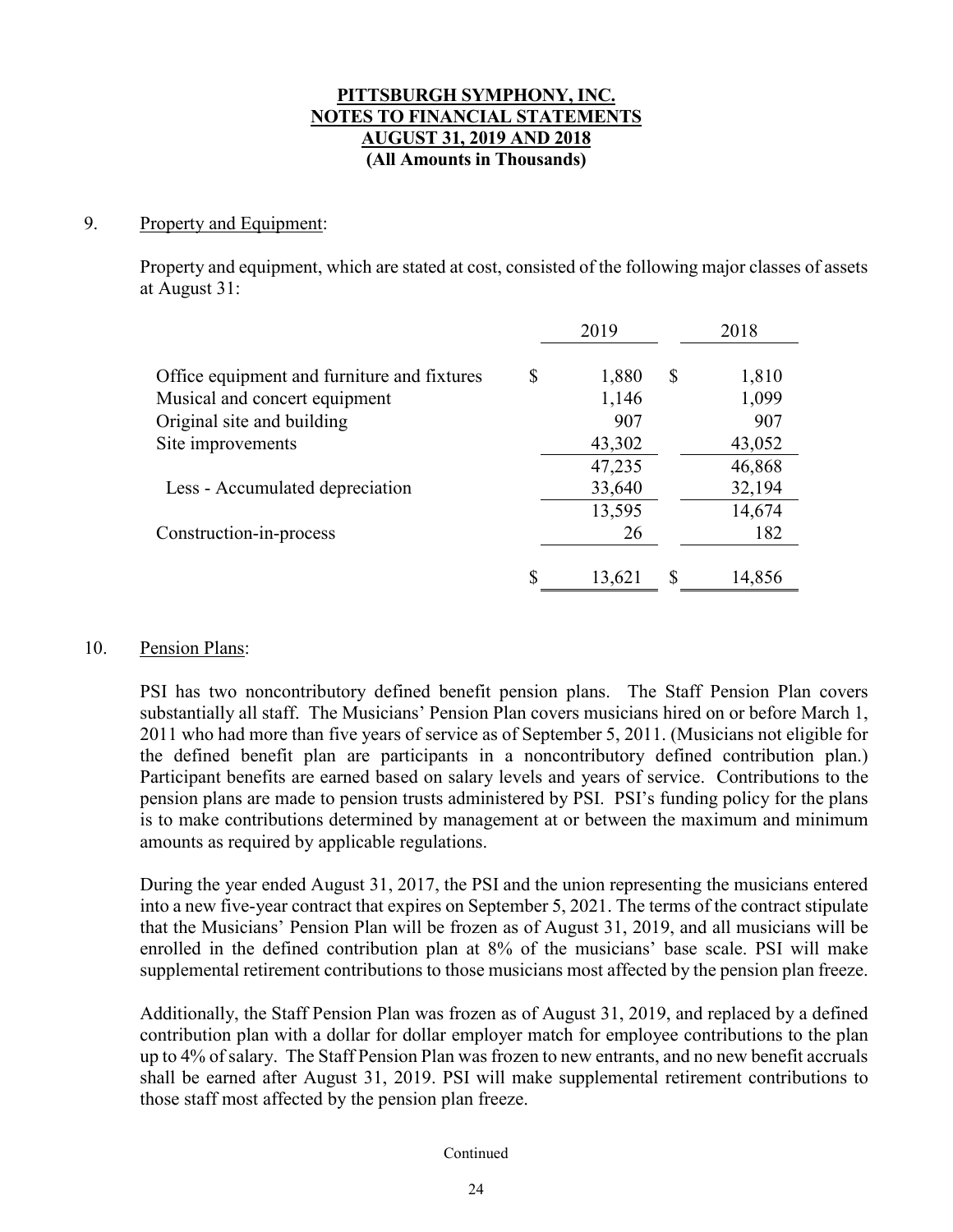### 10. Pension Plans, continued:

The Musicians' and Staff Pension Plans contain 65 and 66 active participants, respectively, as of September 1, 2019.

The following sets forth the plans' funded status at August 31:

|                                                     |    | Musician Plan |              |           |                           | <b>Staff Plan</b> |              |           | Total         |           |          |           |
|-----------------------------------------------------|----|---------------|--------------|-----------|---------------------------|-------------------|--------------|-----------|---------------|-----------|----------|-----------|
|                                                     |    | 2019          |              | 2018      |                           | 2019              |              | 2018      |               | 2019      |          | 2018      |
| Accumulated benefit<br>obligation                   | \$ | 44,398        | $\mathbb{S}$ | 36,951    | $\boldsymbol{\mathsf{S}}$ | 17,325            | $\mathbb{S}$ | 14,096    | $\mathcal{S}$ | 61,723    | \$       | 51,047    |
| Plan assets at fair value,<br>primarily invested in |    |               |              |           |                           |                   |              |           |               |           |          |           |
| equity securities                                   | \$ | 25,046        | \$           | 24,396    | \$                        | 10,160            | \$           | 9,978     | $\mathbf S$   | 35,206    | S        | 34,374    |
| Projected benefit                                   |    |               |              |           |                           |                   |              |           |               |           |          |           |
| obligation                                          |    | (44, 398)     |              | (36,951)  |                           | (17, 325)         |              | (14, 484) |               | (61, 723) |          | (51, 435) |
| Total funded position                               | S  | (19, 352)     | <b>S</b>     | (12, 555) | -S                        | (7,165)           | -S           | (4,506)   | -S            | (26,517)  | <b>S</b> | (17,061)  |

Included in net deficit without donor restrictions at August 31 are:

|                | Musician Plan |  |        | <b>Staff Plan</b> |  |       |  | Total  |  |        |  |
|----------------|---------------|--|--------|-------------------|--|-------|--|--------|--|--------|--|
|                | 2019          |  | 2018   | 2019              |  | 2018  |  | 2019   |  | 2018   |  |
| Unrecognized   |               |  |        |                   |  |       |  |        |  |        |  |
| actuarial loss | 23,942        |  | 16,821 | 6,267             |  | 3,521 |  | 30,209 |  | 20,342 |  |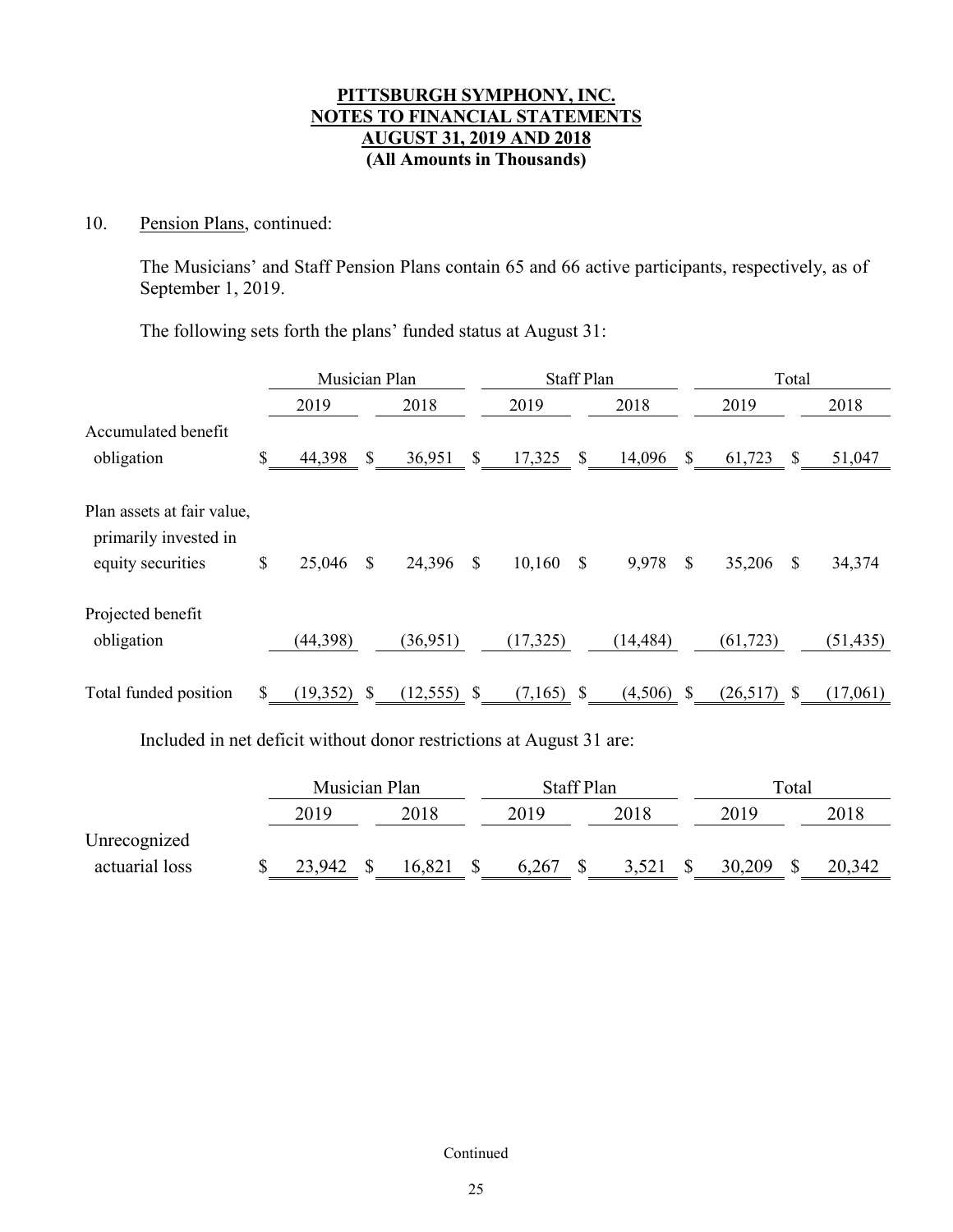### 10. Pension Plans, continued:

Amounts in net deficit without donor restrictions as of August 31, 2019 expected to be recognized as components of net periodic benefit cost in the year ending August 31, 2020 are:

|                                                            | Musician<br>Plan | Staff<br>Plan | Total |
|------------------------------------------------------------|------------------|---------------|-------|
| Unrecognized actuarial loss                                | 831              | 146           |       |
| Amounts not yet recognized in<br>net periodic benefit cost | 831              | 146           |       |

The components of the net periodic benefit cost for the years ended August 31 are as follows:

|                                       | Musician Plan |     |         |               | <b>Staff Plan</b> |    |       | Total |         |    |         |
|---------------------------------------|---------------|-----|---------|---------------|-------------------|----|-------|-------|---------|----|---------|
|                                       | 2019          |     | 2018    |               | 2019              |    | 2018  |       | 2019    |    | 2018    |
| Service cost                          | \$<br>417     | \$. | 446     | $\mathcal{S}$ | 340               | \$ | 350   | \$    | 757     | \$ | 796     |
| Interest cost                         | 1,469         |     | 1,263   |               | 580               |    | 503   |       | 2,049   |    | 1,766   |
| Expected return on plan<br>assets     | (1, 592)      |     | (1,481) |               | (651)             |    | (585) |       | (2,243) |    | (2,066) |
| Amortization of prior<br>service cost |               |     |         |               |                   |    |       |       |         |    |         |
| Recognized actuarial                  |               |     |         |               |                   |    |       |       |         |    |         |
| loss                                  | 1,200         |     | 1,355   |               | 291               |    | 385   |       | 1,491   |    | 1,740   |
| Total periodic benefit                |               |     |         |               |                   |    |       |       |         |    |         |
| cost                                  | \$<br>1,494   | S   | 1,583   | \$.           | 560               | S  | 653   | S     | 2,054   | S  | 2,236   |

The aggregated amount expected to be recognized in net periodic benefit cost during the period ending August 31, 2020 is \$363.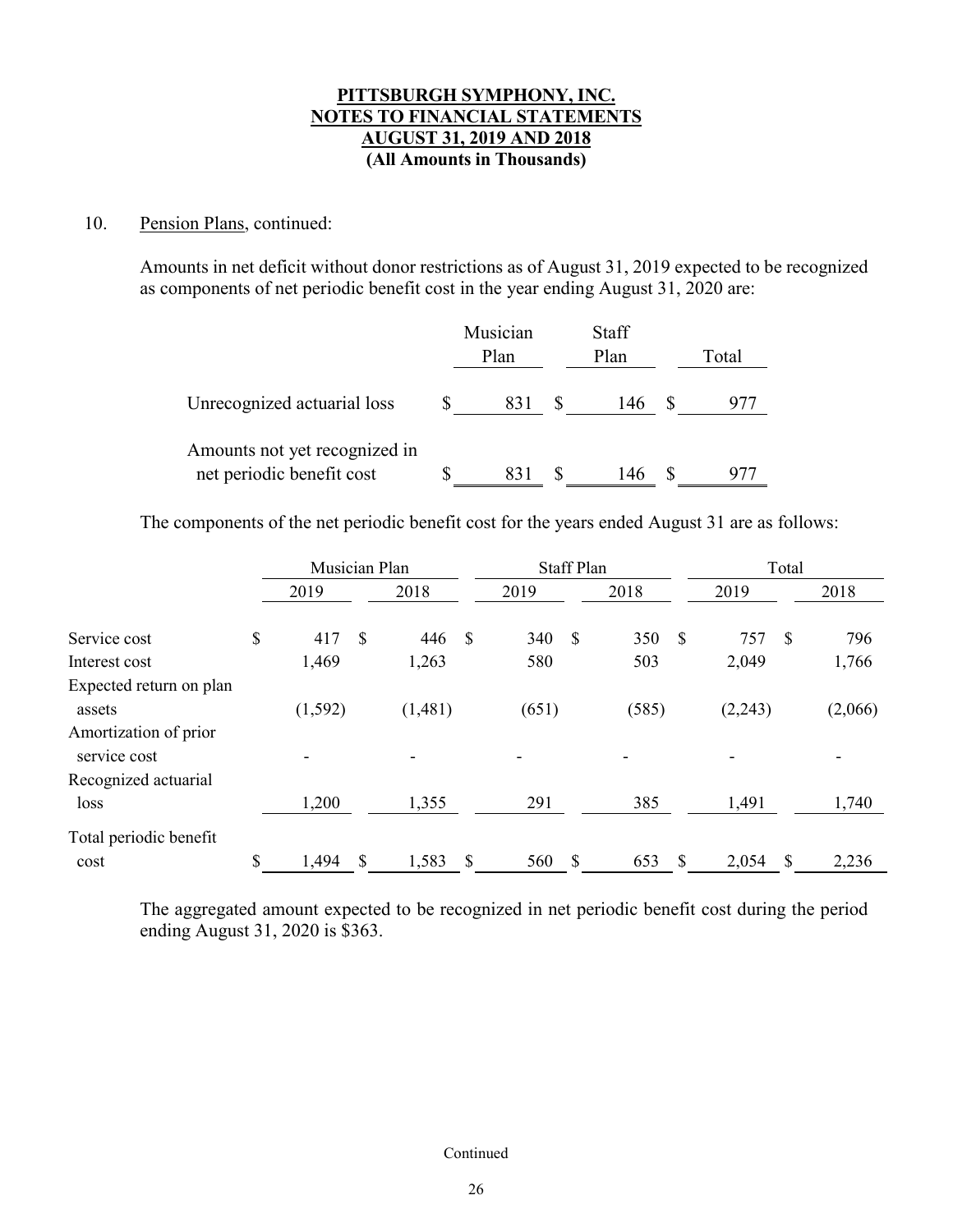### 10. Pension Plans, continued:

Weighted average assumptions used to determine net periodic benefit cost for the plan as of August 31 were as follows:

|                                            | Musician Plan |          | Staff Plan |           |
|--------------------------------------------|---------------|----------|------------|-----------|
|                                            | 2019          | 2018     | 2019       | 2018      |
| Discount rate                              | 3.08 $\%$     | $4.27\%$ | 3.19 $\%$  | 4.32 $\%$ |
| Expected return on plan assets             | 6.50          | 6.50     | 6.50       | 6.50      |
| Rate of compensation increase (Staff Plan) | *             | ∗        | 1.00       | 1.00      |

\* Musician Plan rate of compensation increase is dictated by the musicians' collective bargaining agreement. The Musicians' scale wages were frozen for the fiscal years ended August 31, 2019 and 2018. Both the Musician and Staff Plans were frozen as of August 31, 2019, and therefore no new service cost will be accrued for either plan going forward.

The long-term expected annual rate-of-return objective is based on a target asset allocation of 60% equity and 40% fixed income.

The primary investment objective for the plans' assets is preservation of capital. The second major objective is capital appreciation to ensure that inflation does not erode the real purchasing power of the assets in the plans.

The plans' asset allocations at August 31, by asset category, are as follows:

|                                 | Musician Plan          |         | <b>Staff Plan</b> |                      |
|---------------------------------|------------------------|---------|-------------------|----------------------|
|                                 | 2019                   | 2018    | 2019              | 2018                 |
| <b>Asset Category:</b>          |                        |         |                   |                      |
| Registered investment companies | 68 %                   | 68 %    | $71\frac{9}{6}$   | 68 %                 |
| Corporate bonds                 | 25                     | 30      | 24                | 30                   |
| U.S. government securities      | 3                      |         | 3                 |                      |
| Cash and other                  | 4                      |         |                   |                      |
| Total                           | $\frac{0}{0}$<br>100 - | $100\%$ | $100\%$           | $\frac{0}{0}$<br>100 |

The following section describes the valuation methodologies used to measure the fair value of pension plan assets, including an indication of the level in the fair value hierarchy in which each type of asset is generally classified.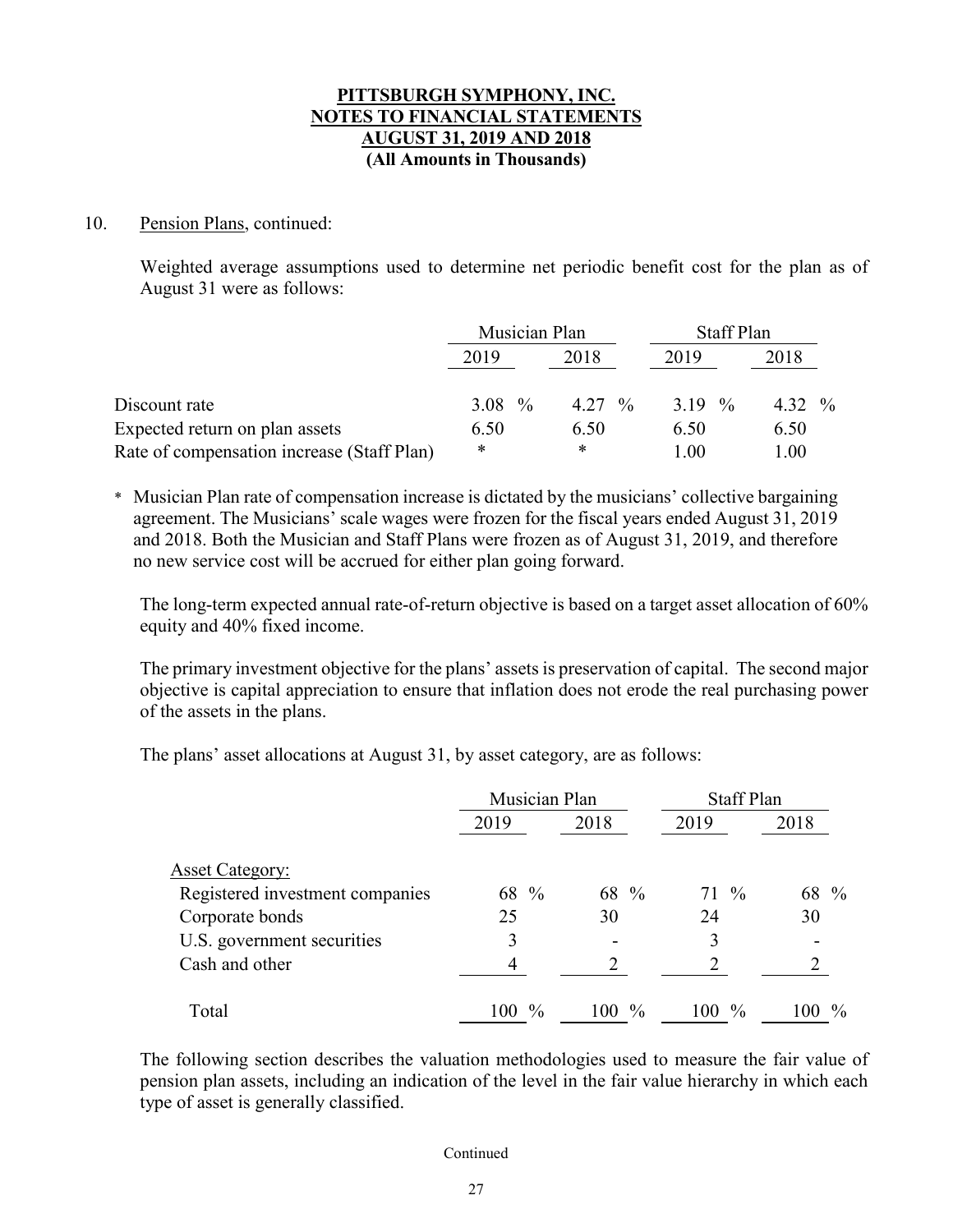### 10. Pension Plans, continued:

The fair value of investments categorized as Level 1 includes investments in cash and cash equivalents, U.S. government securities and registered investment companies, the fair values of which are based on quoted market prices for identical securities traded in active markets that are readily and regularly available to the plans.

The fair value of investments categorized as Level 2 includes investments in corporate bonds. The fair values are modeled by external pricing vendors using estimated bid prices at which a dealer would pay for a security or, in limited cases, an internal trade price, used only when a more reliable price cannot be obtained.

The fair value of the financial assets comprising the plans' investments excluding accrued income, in the amount of \$53 and \$82, at August 31, respectively, is shown in the following table:

|                                                     |              |               | 2019               |         |              |
|-----------------------------------------------------|--------------|---------------|--------------------|---------|--------------|
|                                                     | Level 1      |               | Level 2            | Level 3 | Total        |
| Cash and cash equivalents                           | \$<br>1,144  |               |                    |         | \$<br>1,144  |
| U.S. government securities                          | 1,103        |               |                    |         | 1,103        |
| Corporate debt instruments<br>Registered investment |              | \$            | 8,553              |         | 8,553        |
| companies                                           | 24,353       |               |                    |         | 24,353       |
|                                                     | \$<br>26,600 | $\mathcal{S}$ | 8,553              |         | \$<br>35,153 |
|                                                     |              |               | 2018               |         |              |
|                                                     | Level 1      |               | Level <sub>2</sub> | Level 3 | Total        |
| Cash and cash equivalents                           | \$<br>700    |               |                    |         | \$<br>700    |
| Corporate debt instruments<br>Registered investment |              | \$            | 10,354             |         | 10,354       |
| companies                                           | 23,238       |               |                    |         | 23,238       |
|                                                     | \$<br>23,938 | \$            | 10,354             |         | \$<br>34,292 |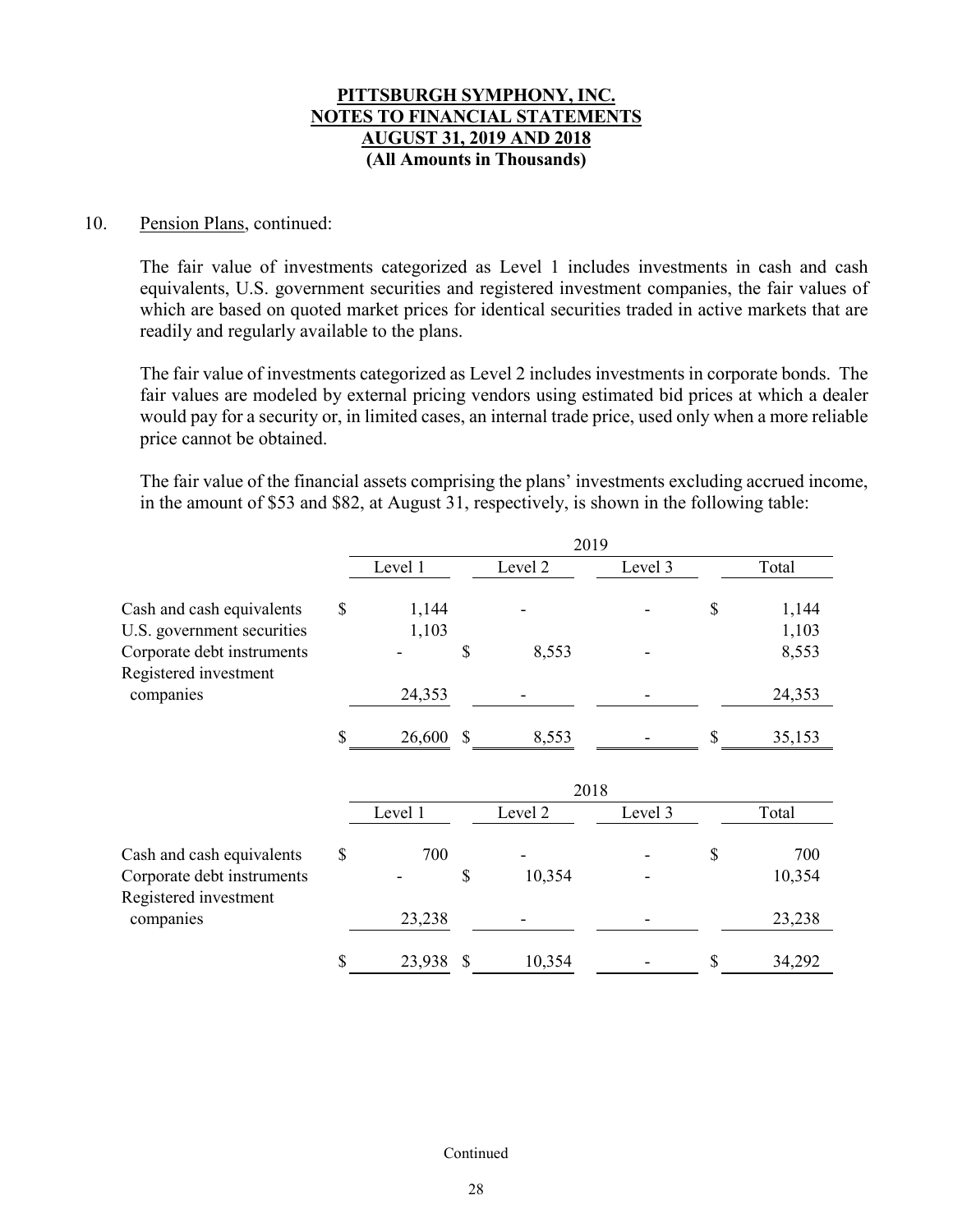### 10. Pension Plans, continued:

PSI made contributions to the plans and the plans paid benefits as follows during the years ended August 31:

|                           | Musician Plan |      |       |  |      | <b>Staff Plan</b> |      |  | Total |              |       |  |
|---------------------------|---------------|------|-------|--|------|-------------------|------|--|-------|--------------|-------|--|
|                           | 2019          |      | 2018  |  | 2019 |                   | 2018 |  | 2019  |              | 2018  |  |
| Employer<br>contributions | \$<br>1,816   | - \$ | 1,500 |  | 648  | - \$              | 933  |  | 2,464 | <sup>S</sup> | 2,433 |  |
| Benefits paid             | 1,503         |      | 1,637 |  | 544  |                   | 551  |  | 2,047 |              | 2,188 |  |

PSI expects to make contributions to the Musician Plan and Staff Plan of \$1,903 and \$642, respectively, during the year ending August 31, 2020.

The following pension benefit payments, which reflect expected future service, are expected to be paid:

| Fiscal Year | Musician Plan |        | <b>Staff Plan</b> |    | Total  |  |
|-------------|---------------|--------|-------------------|----|--------|--|
| 2019-20     | \$            | 2,407  | \$<br>637         | \$ | 3,044  |  |
| 2020-21     |               | 1,943  | 641               |    | 2,584  |  |
| 2021-22     |               | 2,093  | 643               |    | 2,736  |  |
| 2022-23     |               | 2,166  | 655               |    | 2,821  |  |
| 2023-24     |               | 2,249  | 684               |    | 2,933  |  |
| 2025-2029   |               | 11,801 | 3,699             |    | 15,500 |  |

The following changes in plan assets and benefit obligations were recognized in net deficit without donor restrictions for the year ended August 31, 2019:

|                                                                           |    | Musician Plan    |              | <b>Staff Plan</b> |  | Total              |  |
|---------------------------------------------------------------------------|----|------------------|--------------|-------------------|--|--------------------|--|
| Net actuarial loss<br>Recognized actuarial gain                           | \$ | 8,320<br>(1,200) | <sup>8</sup> | 3,037<br>(291)    |  | 11,357<br>(1, 491) |  |
| Total recognized in net<br>deficit without donor<br>restrictions for 2019 |    | 7,120            |              | 2,746             |  | 9,866              |  |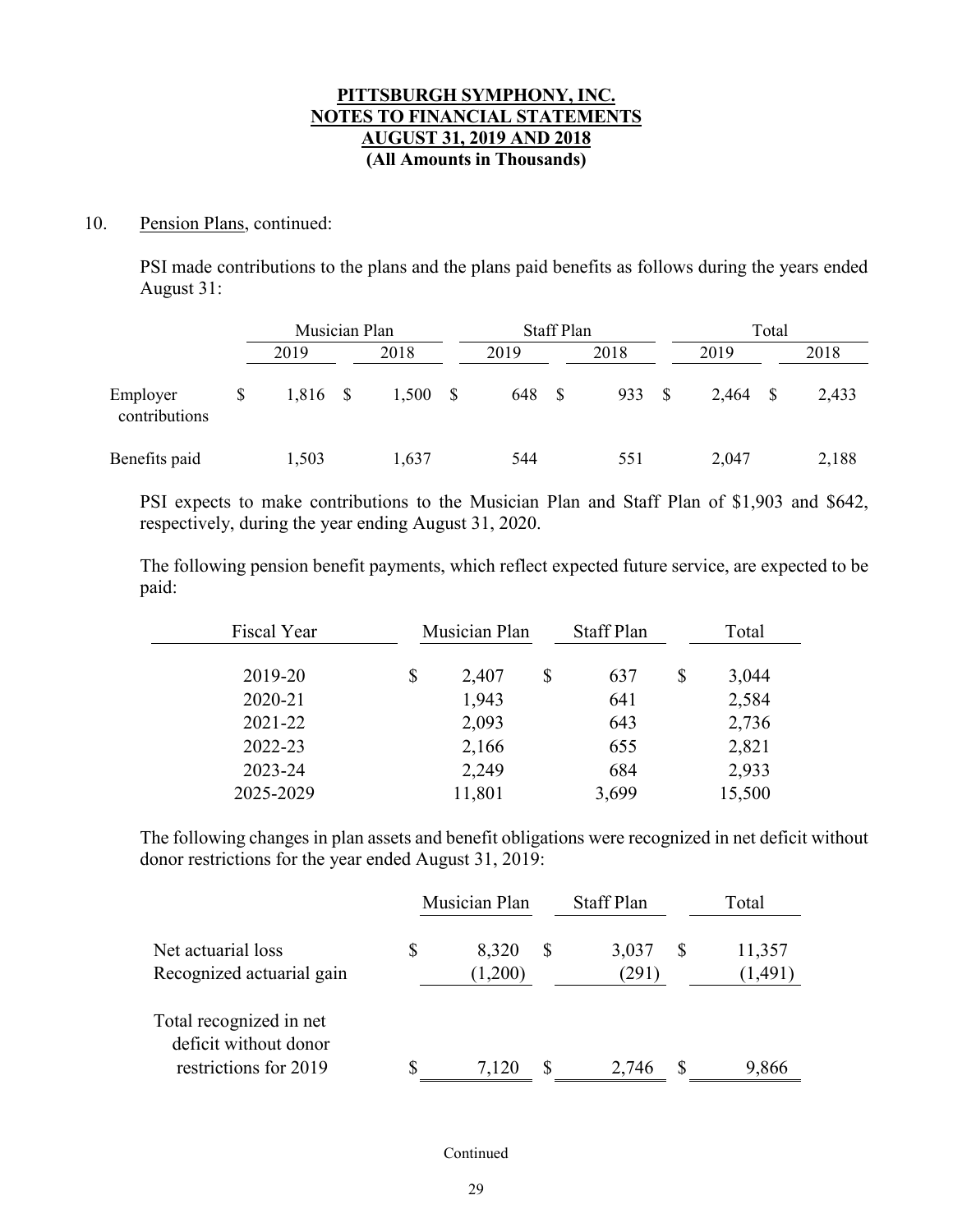### 11. Federal Taxes on Income:

No provision for federal taxes on income has been included in the financial statements, since PSI qualifies as a tax-exempt organization, meeting the requirements of Section  $501(c)(3)$  of the Internal Revenue Code. PSI has not identified any material uncertain tax positions requiring an accrual or disclosure in the financial statements. PSI's policy is to accrue interest and penalties related to unrecognized tax benefits in general and administrative expenses. The statutory tax years of 2016, 2017 and 2018 remain open to examination.

### 12. Related-Party Transactions:

PSI enters into certain transactions with corporations whose officers and/or directors are also directors of PSI. These transactions are for purchases of goods and services, including banking and investment services, at an arm's-length basis, in the ordinary course of business.

### 13. Notes Payable and Bank Line of Credit:

PSI maintains a \$7,800 line-of-credit agreement with a Pittsburgh-based commercial bank. This credit line bears interest at the greater of 50 basis points below the bank's prime interest rate or 3%. The outstanding balance on this line of credit for 2019 and 2018 was \$7,387 and \$6,524, respectively. The line-of-credit is due on demand. This line of credit is collateralized by the value of the annual draw from the endowment and held as security in a separate trust account of the endowment.

PSI entered into a \$3,500 13-year term loan with a Pittsburgh-based commercial bank in June 2009. Payments were for interest-only for the first three years. This loan bears interest at the greater of 50 basis points below the bank's prime lending rate or 3% and matures in May 2022. The proceeds from this loan were used to fund contributions to the musician and staff pension plans. The loan is guaranteed by a major contributor to the PSI. The outstanding balance of this loan for 2019 and 2018 was \$963 and \$1,313, respectively.

PSI entered into a \$3,000 term loan with a Pittsburgh-based commercial bank in December 2014. Payments were for interest-only for the first two years. This loan bears interest at the greater of 50 basis points below the bank's prime lending rate or 3% and matures in December 2026. The proceeds from this loan were used to fund contributions to the musician pension plan. The loan is guaranteed by a major contributor to the PSI. The outstanding balance of this loan for 2019 and 2018 was \$2,200 and \$2,500, respectively.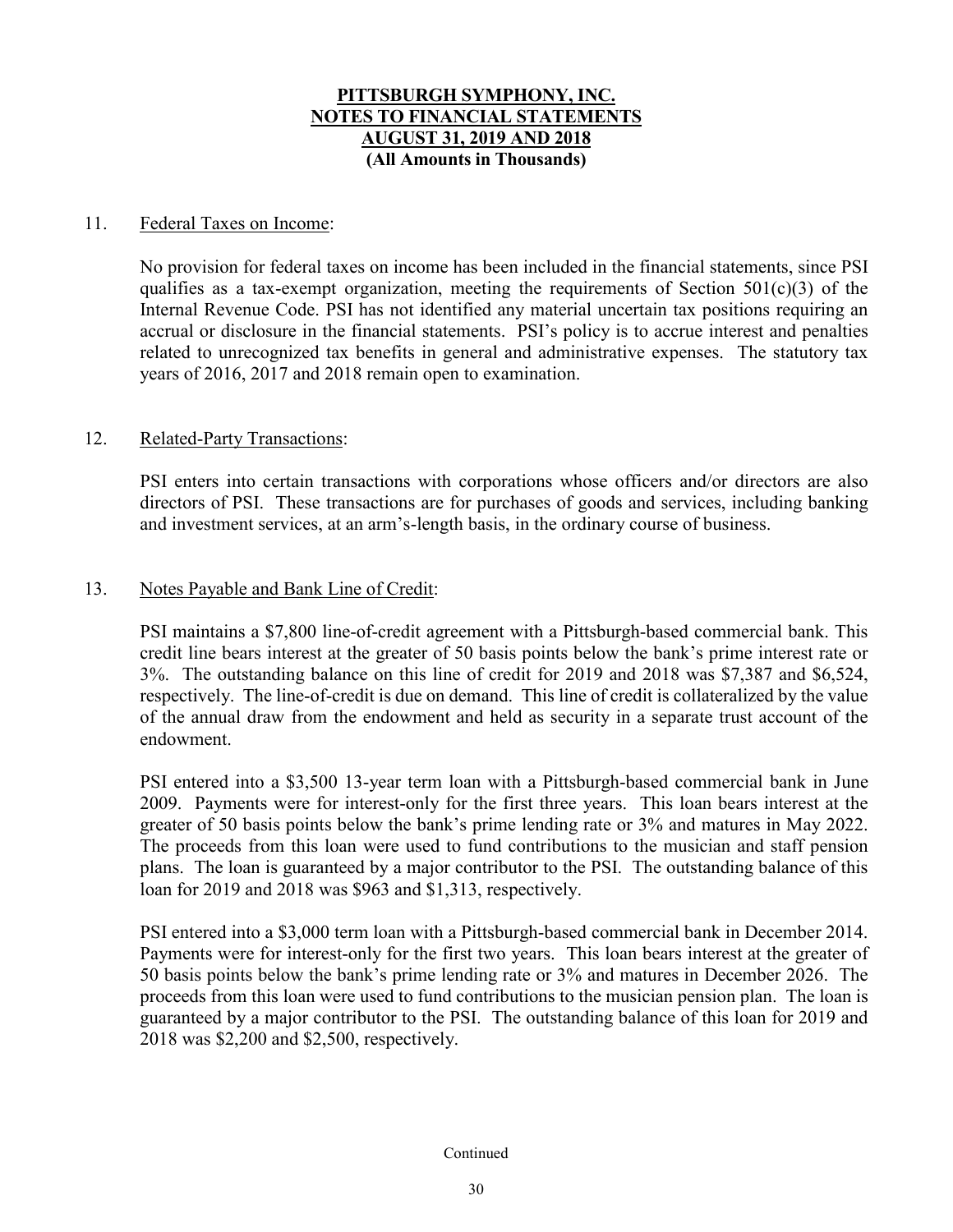### 13. Notes Payable and Bank Line of Credit, continued:

PSI entered into a \$1,500, two-year term loan with a Pittsburgh-based commercial bank in December 2015. Payments were for interest-only for the first two years. This loan bears interest at a rate of 50 basis points below the bank's prime lending rate. The proceeds from this loan were used to fund capital expenditures pursuant to the Urban Redevelopment Authority Grant Contract No. 300-1438, FC #4100069914. All proceeds from the loan were used to pay construction costs associated with the above grant, and the PSI will repay the bank with the grant proceeds immediately upon receipt. In May 2020, the loan was extended to August 1, 2020.

The aggregate annual principal payments due subsequent to August 31, 2019 are as follows:

| <b>Fiscal Year</b><br>August 31 | Amount      |
|---------------------------------|-------------|
| 2020                            | \$<br>2,150 |
| 2021                            | 650         |
| 2022<br>2023                    | 563<br>300  |
| 2024                            | 300         |
| Thereafter                      | 700         |
|                                 | 4,663       |

### 14. Contingencies:

PSI is a party to disputes arising in the normal course of business. Management believes that, at this time, the ultimate resolution of these matters will not have a material impact on the financial position, results of activities or cash flows of PSI.

### 15. Subsequent Events:

Subsequent events are events or transactions that occur after the statement of financial position date but before the financial statements are issued or are available to be issued. Management has evaluated subsequent events through June 15, 2020, the date that the financial statements were issued and determined that there have been no events that have occurred that would require adjustments to the disclosures in the financial statements except for the matter described in the following paragraph.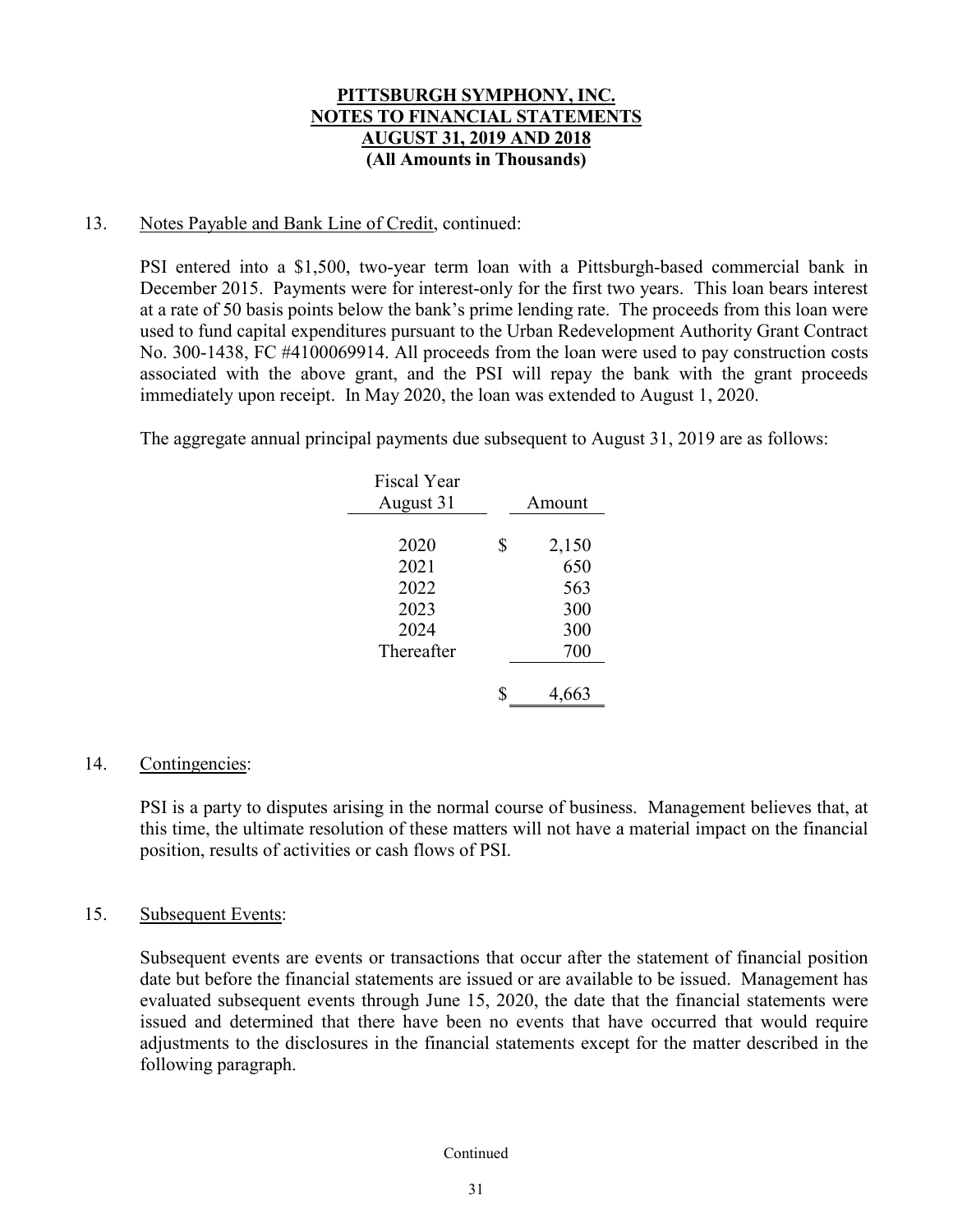### 15. Subsequent Events, continued:

The effects of the 2019/2020 novel coronavirus pandemic could materially and adversely affect PSI and its operations. PSI is unable to accurately predict how the pandemic will affect the results of its operations because the severity and duration of the outbreak are uncertain. While it is premature to accurately predict the ultimate impact of these developments, PSI expects its results for the year ended August 31, 2020 to be impacted.

On April 16, 2020, PSI entered into a term note with Dollar Bank with a principal amount of approximately \$4,529,000 pursuant to the Paycheck Protection Program ("PPP Term Note") under the Coronavirus Aid, Relief, and Economic Security Act (the "CARES Act"), as amended by the Paycheck Protection Program Flexibility Act in June 2020. The PPP Loan is evidenced by a promissory note. The PPP Term Note bears interest at a fixed annual rate of 1.00% with a 2 year maturity and is payable in monthly installments beginning the earlier of 10 months or the date which PSI receives notice of partial forgiveness. The PPP Term Note may be accelerated upon the occurrence of an event of default. The PPP Term Note is unsecured and guaranteed by the United States Small Business Administration. Under the CARES Act, PSI may apply to Dollar Bank for forgiveness of the PPP Term Note, with the amount which may be forgiven equal to the sum of eligible payroll costs, covered rent and mortgage obligations, and covered utility payments incurred by PSI during the twenty-four-week period beginning upon receipt of PPP Term Note funds, April 17, 2020, calculated in accordance with the terms of the CARES Act. PSI is currently evaluating the impact of the Flexibility Act on the PPP Term Note and will pursue an amendment if the changes are favorable to PSI

### 16. Operating Environment:

The PSI operates in an increasingly competitive business environment, which affects both earned and contributed revenue. Substantially all of the net assets of the PSI are endowed in perpetuity, largely represented by its investment portfolio, and the total return from these investments has restricted availability. PSI reported a net deficit without donor restrictions as of August 31, 2019 and 2018, resulting from the historical deficit of annual operating expenses over revenue without donor restrictions. The annual operating expenses are primarily driven by the costs of operating the orchestra, production, and Heinz Hall, as well as annual changes due to the pension obligation.

Due to the challenges of managing cash flow from the volatility of contributed revenue and ticket sales, management closely monitors cash positions weekly and forecasts for potential cash inflows and outflows up to one year in advance to identify what months PSI will have the cash reserves to fund operations and which months will require a draw from the endowment. PSI drew 6.7% from the endowment during the year ended August 31, 2019. While the long-term strategy for operations is to reduce the endowment draw by .1% a year to reach a 6% annual draw, the PSI may request an increase to the amount drawn up to 7%, if necessary, due to the impact of COVID-19.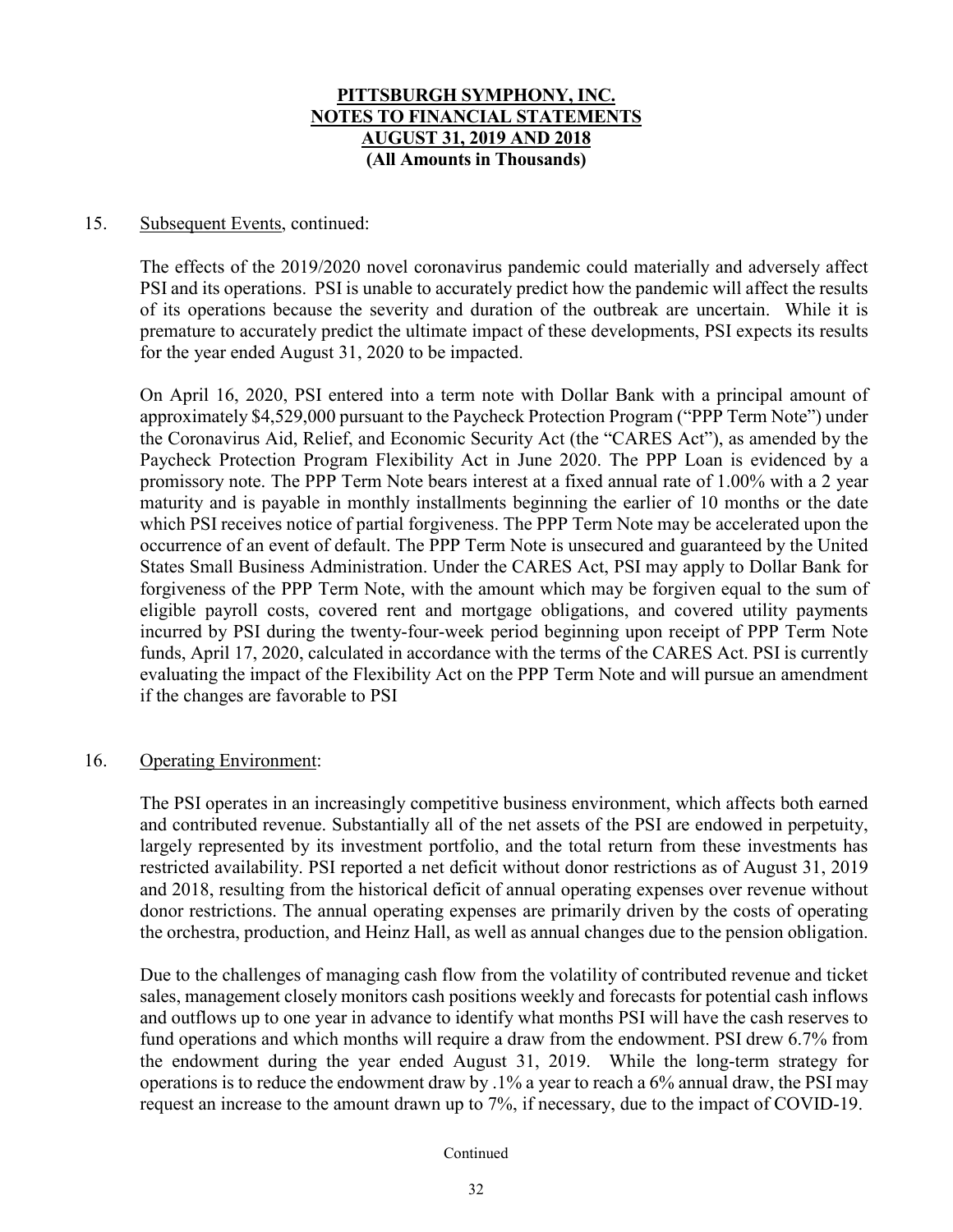### 16. Operating Environment, continued:

Historically, the uncertainty created by volatility in pension liability has made it challenging for PSI to accurately forecast cash needs into the future. PSI has taken steps to reduce this volatility by converting from defined benefit pension plans to defined contribution plans as of August 31, 2019. All musicians have been enrolled in the defined contribution plan and PSI will contribute at the rate of 8% of base scale wage. PSI will make supplemental retirement contributions to those musicians most affected by the pension plan freeze. All eligible staff members have been enrolled in a defined contribution plan in which PSI will match employee contributions up to 4% of eligible salary and make supplemental retirement contributions to those staff members most affected by the pension plan freeze.

Despite these pension plan changes, PSI will need to continue to make significant cash contributions to the pension plans related to prior service cost in the form of net shortfall amortization installments, which are payable over a 7-year period. This shortfall is calculated as \$6,387 and \$1,607 for the musicians' plan and the staff plan, respectively, over the 7 years. In addition, PSI continues to pay installments on the pension loans initiated in 2009 and 2014, which have a combined outstanding balance of \$3,163. These pension payments are significant and represent cash needs outside of the current operating budget.

Over the last year, board and management made proposals to various foundations for support to fund the pension shortfalls and address critical capital needs for Heinz Hall. These proposals have been largely successful, and the pension task force is working to determine the best use of these funds going forward.

As a result of the COVID-19 pandemic, PSI announced the first of several concert, tour and event postponements and cancellations on March 13, 2020, with performances currently cancelled through August 31, 2020. Management and the board are meeting frequently to assess the situation and make adjustments to operations as needed. PSI is monitoring cash flow daily to adjust for anticipated decreases in earned and contributed revenue due to cancelled concerts and the foreign tour and to align operating costs with the decrease in revenues. In order to respond to these challenges, PSI has implemented several actions during 2020. PSI has instituted salary reductions for musicians and certain employees continuing to work during the pandemic. Further, PSI reduced the balance on its line of credit from \$7,387 outstanding as of August 31, 2019, to \$1,159 as of June 1, 2020, helping to limit the impact of interest charges incurred by the PSI over the next year. Finally, during fiscal year 2020, the PSI has aggressively fundraised and as a result received several individual significant gifts that alone totaled in excess of \$18,500, which are aimed at helping some of the most challenging factors facing PSI: maintaining general operations during the COVID-19 pandemic, funding pension shortfalls and maintaining adequate capital investment in Heinz Hall.